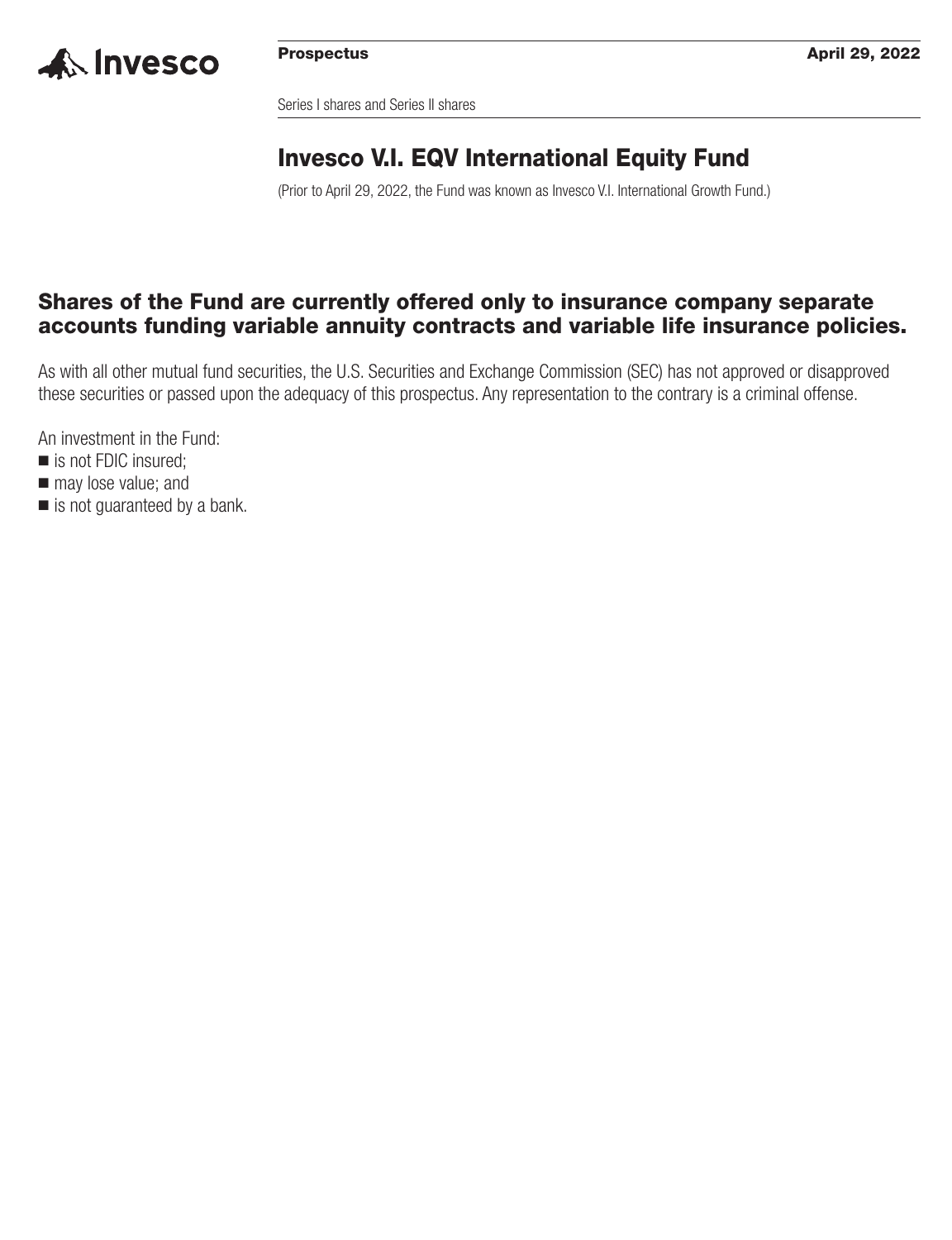### **Table of Contents**

| <b>Fund Summary</b>                                                                                                                                                                                                                                                               |                                                    |
|-----------------------------------------------------------------------------------------------------------------------------------------------------------------------------------------------------------------------------------------------------------------------------------|----------------------------------------------------|
| <b>Investment Objective(s), Strategies,</b><br><b>Risks and Portfolio Holdings</b>                                                                                                                                                                                                | 4                                                  |
| <b>Fund Management</b><br>The Adviser(s)<br><b>Adviser Compensation</b><br>Portfolio Managers                                                                                                                                                                                     | 10<br>10<br>10<br>10                               |
| <b>Other Information</b><br>Purchase and Redemption of Shares<br><b>Excessive Short-Term Trading Activity Disclosure</b><br>Pricing of Shares<br>Taxes<br>Dividends and Distributions<br><b>Share Classes</b><br><b>Distribution Plan</b><br>Payments to Insurance Companies<br>. | 10<br>10<br>10<br>11<br>12<br>12<br>12<br>12<br>12 |
| <b>Financial Highlights</b>                                                                                                                                                                                                                                                       | 14                                                 |
| <b>Hypothetical Investment and Expense</b><br><b>Information</b>                                                                                                                                                                                                                  | 15                                                 |
| <b>Obtaining Additional Information</b>                                                                                                                                                                                                                                           | <b>Back Cover</b>                                  |

Shares of the Fund are used as investment vehicles for variable annuity contracts and variable life insurance policies (variable products) issued by certain insurance companies, and funds of funds. You cannot purchase shares of the Fund directly. As an owner of a variable product (variable product owner) that offers the Fund as an investment option,

however, you may allocate your variable product values to a separate account of the insurance company that invests in shares of the Fund.

Your variable product is offered through its own prospectus, which contains information about your variable product, including how to purchase the variable product and how to allocate variable product values to the Fund.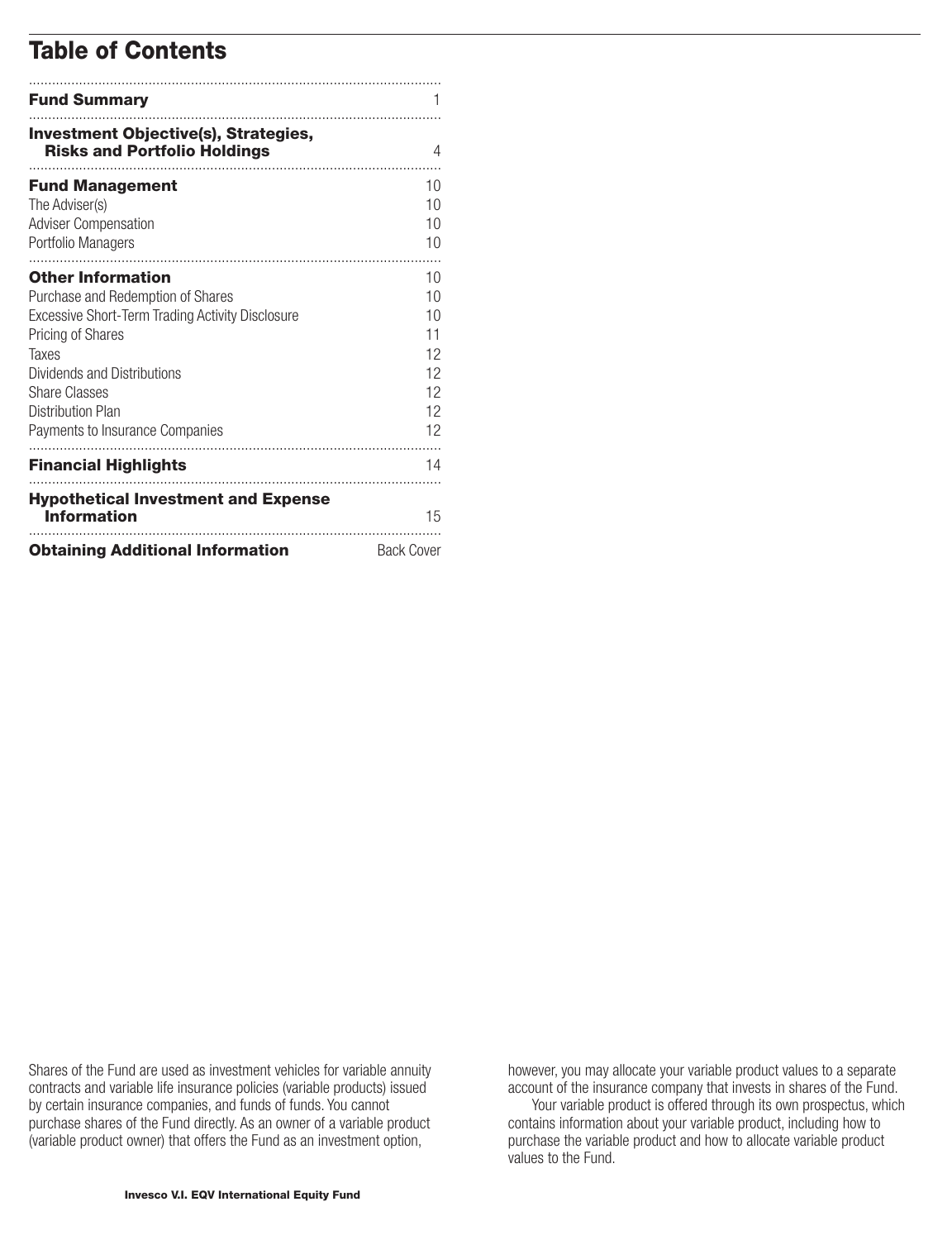## <span id="page-2-0"></span>**Fund Summary**

### **Investment Objective(s)**

The Fund's investment objective is long-term growth of capital.

### **Fees and Expenses of the Fund**

This table describes the fees and expenses that are incurred, directly or indirectly, when a variable product owner buys, holds, or redeems interest in an insurance company separate account that invests in the Series I shares or Series II shares of the Fund but does not represent the effect of any fees or other expenses assessed in connection with your variable product, and if it did, expenses would be higher.

**Shareholder Fees** (fees paid directly from your investment)

|                                                                                                                                   |             | Series I shares Series II shares |
|-----------------------------------------------------------------------------------------------------------------------------------|-------------|----------------------------------|
| Maximum Sales Charge (Load) Imposed on Purchases<br>(as a percentage of offering price)                                           | <b>None</b> | <b>None</b>                      |
| Maximum Deferred Sales Charge (Load) (as a<br>percentage of original purchase price or redemption<br>proceeds, whichever is less) | None        | None                             |

**Annual Fund Operating Expenses** (expenses that you pay each year as a percentage of the value of your investment)

|                                             |       | Series I shares Series II shares |
|---------------------------------------------|-------|----------------------------------|
| <b>Management Fees</b>                      | 0.71% | 0.71 <sup>%</sup>                |
| Distribution and/or Service (12b-1) Fees    | None  | በ 25                             |
| Other Expenses                              | በ 18  | በ 18                             |
| <b>Total Annual Fund Operating Expenses</b> | በ ጸባ  | 1 14                             |

**Example.** This Example is intended to help you compare the cost of investing in the Fund with the cost of investing in other mutual funds.

This Example does not represent the effect of any fees or expenses assessed in connection with your variable product, and if it did, expenses would be higher.

The Example assumes that you invest \$10,000 in the Fund for the time periods indicated and then redeem all of your shares at the end of those periods. The Example also assumes that your investment has a 5% return each year and that the Fund's operating expenses remain the same.

Although your actual costs may be higher or lower, based on these assumptions, your costs would be:

|                  | 1 Year | 3 Years | 5 Years | <b>10 Years</b> |
|------------------|--------|---------|---------|-----------------|
| Series I shares  | \$91   | \$284   | \$493   | \$1.096         |
| Series II shares | \$116  | \$362   | \$628   | \$1,386         |

**Portfolio Turnover.** The Fund pays transaction costs, such as commissions, when it buys and sells securities (or "turns over" its portfolio). A higher portfolio turnover rate may indicate higher transaction costs. These costs, which are not reflected in annual fund operating expenses or in the Example, affect the Fund's performance. During the most recent fiscal year, the Fund's portfolio turnover rate was 34% of the average value of its portfolio.

### **Principal Investment Strategies of the Fund**

The Fund invests, under normal circumstances, at least 80% of its net assets, plus borrowings for investment purposes, in equity securities, and in derivatives and other instruments that have economic characteristics similar to such securities. The Fund invests primarily in equity securities (including depositary receipts) of foreign issuers. The principal types of equity securities in which the Fund invests are common and preferred stock. The Fund's common stock investments also include China A-shares (shares of companies based in mainland China that trade on the Shanghai Stock Exchange and the Shenzhen Stock Exchange).

Under normal circumstances, the Fund will provide exposure to investments that are economically tied to at least three different countries outside of the U.S. The Fund may also invest up to 1.25 times the amount of the exposure to emerging markets countries in the MSCI ACWI ex USA® Index. Emerging market countries are those that are generally in the early stages of their industrial cycles.

The Fund invests primarily in securities of issuers that are considered by the Fund's portfolio managers to have potential for earnings or revenue growth.

The Fund invests primarily in the securities of large-capitalization issuers and may invest a significant amount of its net assets in the securities of mid-capitalization issuers.

The Fund can invest in derivative instruments, including forward foreign currency contracts and futures contracts.

The Fund can use forward foreign currency contracts to hedge against adverse movements in the foreign currencies in which portfolio securities are denominated; although the Fund has not historically used these instruments.

The Fund can use futures contracts to gain exposure to the broad market in connection with managing cash balances or to hedge against downside risk.

The portfolio managers' strategy primarily focuses on identifying issuers that they believe have a strong "EQV" profile. The portfolio managers' EQV investment approach focuses on Earnings, demonstrated by sustainable earnings growth; Quality, demonstrated by efficient capital allocation; and Valuation, demonstrated by attractive prices.

The portfolio managers employ a disciplined investment strategy that emphasizes fundamental research. The fundamental research primarily focuses on identifying quality growth companies and is supported by quantitative analysis, portfolio construction and risk management. Investments for the portfolio are selected bottom-up on a security-by-security basis. The focus is on the strengths of individual issuers, rather than sector or country trends.

As part of the Fund's investment process to implement its investment strategy in pursuit of its investment objective, the Fund's portfolio managers also consider environmental, social and governance ("ESG") factors they believe to be material to understand an issuer's fundamentals, and assess whether any ESG factors pose a material financial risk or opportunity to the issuer. This analysis may involve the use of third-party research as well as proprietary research. Consideration of ESG factors is just one component of the portfolio managers' assessment of issuers eligible for investment and the Fund's portfolio managers may still invest in securities of issuers that may be viewed as having a high ESG risk profile. The ESG factors considered by the Fund's portfolio managers may change over time and one or more factors may not be relevant with respect to all issuers eligible for investment.

The Fund's portfolio managers may consider selling a security for several reasons, including when (1) its price changes such that they believe it has become too expensive, (2) the original investment thesis for the company is no longer valid, or (3) a more compelling investment opportunity is identified.

### **Principal Risks of Investing in the Fund**

As with any mutual fund investment, loss of money is a risk of investing. An investment in the Fund is not a deposit in a bank and is not insured or guaranteed by the Federal Deposit Insurance Corporation or any other governmental agency. The risks associated with an investment in the Fund can increase during times of significant market volatility. The principal risks of investing in the Fund are:

*Market Risk.* The market values of the Fund's investments, and therefore the value of the Fund's shares, will go up and down, sometimes rapidly or unpredictably. Market risk may affect a single issuer, industry or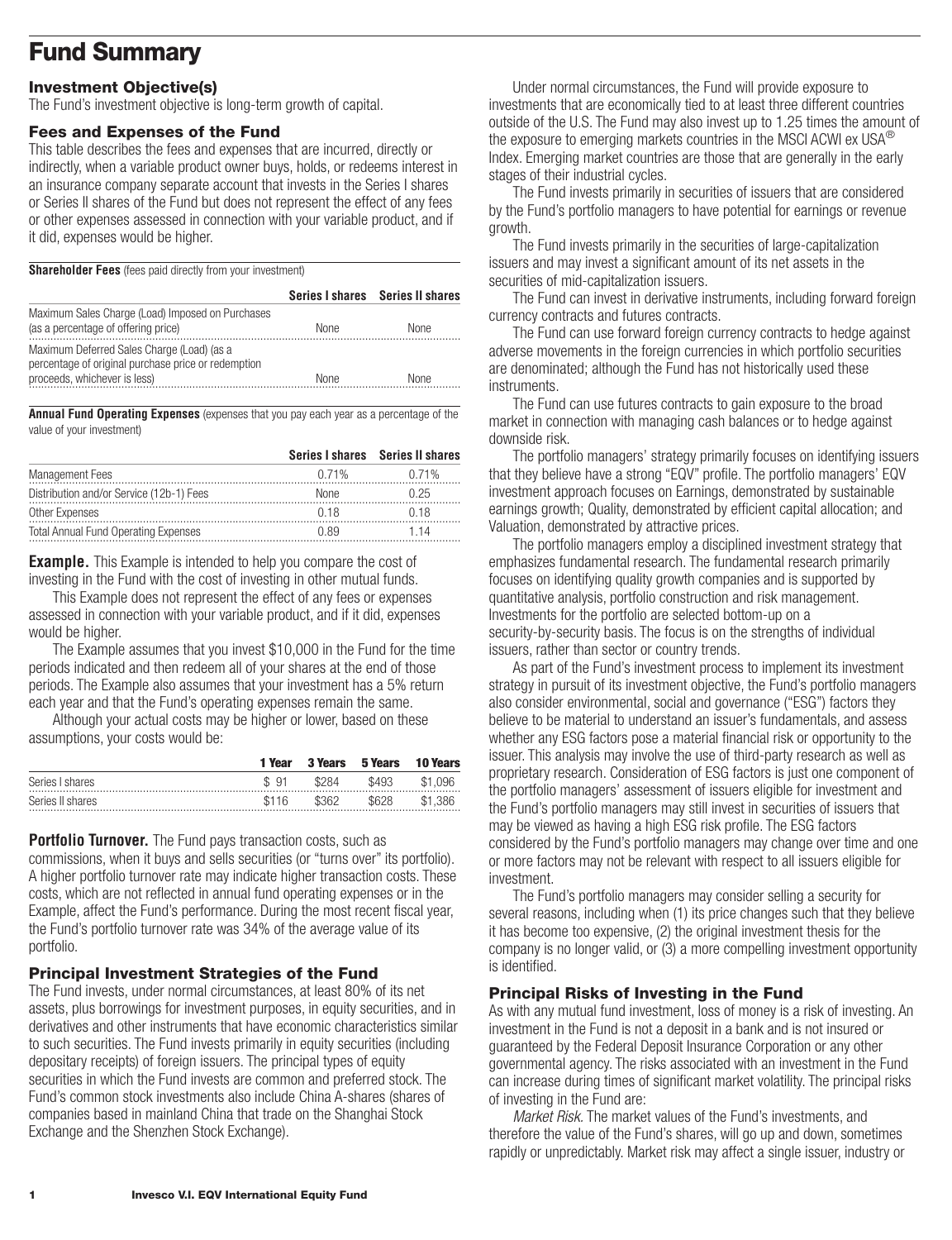section of the economy, or it may affect the market as a whole. The value of the Fund's investments may go up or down due to general market conditions that are not specifically related to the particular issuer, such as real or perceived adverse economic conditions, changes in the general outlook for revenues or corporate earnings, changes in interest or currency rates, regional or global instability, natural or environmental disasters, widespread disease or other public health issues, war, military conflict, acts of terrorism or adverse investor sentiment generally. During a general downturn in the financial markets, multiple asset classes may decline in value. When markets perform well, there can be no assurance that specific investments held by the Fund will rise in value.

*Investing in Stocks Risk.* The value of the Fund's portfolio may be affected by changes in the stock markets. Stock markets may experience significant short-term volatility and may fall or rise sharply at times. Adverse events in any part of the equity or fixed-income markets may have unexpected negative effects on other market segments. Different stock markets may behave differently from each other and U.S. stock markets may move in the opposite direction from one or more foreign stock markets.

The prices of individual stocks generally do not all move in the same direction at the same time. However, individual stock prices tend to go up and down more dramatically than those of certain other types of investments, such as bonds. A variety of factors can negatively affect the price of a particular company's stock. These factors may include, but are not limited to: poor earnings reports, a loss of customers, litigation against the company, general unfavorable performance of the company's sector or industry, or changes in government regulations affecting the company or its industry. To the extent that securities of a particular type are emphasized (for example foreign stocks, stocks of small- or mid-cap companies, growth or value stocks, or stocks of companies in a particular industry), fund share values may fluctuate more in response to events affecting the market for those types of securities.

*Preferred Securities Risk.* Preferred securities are subject to issuer-specific and market risks applicable generally to equity securities. Preferred securities also may be subordinated to bonds or other debt instruments, subjecting them to a greater risk of non-payment, may be less liquid than many other securities, such as common stocks, and generally offer no voting rights with respect to the issuer.

*Depositary Receipts Risk*. Investing in depositary receipts involves the same risks as direct investments in foreign securities. In addition, the underlying issuers of certain depositary receipts are under no obligation to distribute shareholder communications or pass through any voting rights with respect to the deposited securities to the holders of such receipts. The Fund may therefore receive less timely information or have less control than if it invested directly in the foreign issuer.

*Foreign Securities Risk.* The Fund's foreign investments may be adversely affected by political and social instability, changes in economic or taxation policies, difficulty in enforcing obligations, decreased liquidity or increased volatility. Foreign investments also involve the risk of the possible seizure, nationalization or expropriation of the issuer or foreign deposits (in which the Fund could lose its entire investments in a certain market) and the possible adoption of foreign governmental restrictions such as exchange controls. Foreign companies generally may be subject to less stringent regulations than U.S. companies, including financial reporting requirements and auditing and accounting controls, and may therefore be more susceptible to fraud or corruption. There may be less public information available about foreign companies than U.S. companies, making it difficult to evaluate those foreign companies. Unless the Fund has hedged its foreign currency exposure, foreign securities risk also involves the risk of negative foreign currency rate fluctuations, which may cause the value of securities denominated in such foreign currency (or other instruments through which the Fund has exposure to foreign currencies) to decline in value. Currency exchange rates may fluctuate significantly over short periods of time. Currency hedging strategies, if used, are not always successful.

*European Investment Risk.* The Economic and Monetary Union of the European Union (the "EU") requires compliance with restrictions on inflation rates, deficits, interest rates, debt levels and fiscal and monetary controls, each of which may significantly affect every country in Europe. Decreasing imports or exports, changes in governmental or EU regulations on trade, changes in the exchange rate of the euro, the default or threat of default by an EU member country on its sovereign debt, and recessions in an EU member country may have a significant adverse effect on the economies of EU member countries. Responses to financial problems by EU countries may not produce the desired results, may limit future growth and economic recovery, or may result in social unrest or have other unintended consequences. Further defaults or restructurings by governments and other entities of their debt could have additional adverse effects on economies, financial markets, and asset valuations around the world. A number of countries in Eastern Europe remain relatively undeveloped and can be particularly sensitive to political and economic developments. Separately, the EU faces issues involving its membership, structure, procedures and policies. The exit of one or more member states from the EU, such as the recent departure of the United Kingdom (known as "Brexit"), would place its currency and banking system in jeopardy. The exit by the United Kingdom or other member states will likely result in increased volatility, illiquidity and potentially lower economic growth in the affected markets, which will adversely affect the Fund's investments.

*Emerging Market Securities Risk.* Emerging markets (also referred to as developing markets) are generally subject to greater market volatility, political, social and economic instability, uncertain trading markets and more governmental limitations on foreign investment than more developed markets. In addition, companies operating in emerging markets may be subject to lower trading volume and greater price fluctuations than companies in more developed markets. Such countries' economies may be more dependent on relatively few industries or investors that may be highly vulnerable to local and global changes. Companies in emerging market countries generally may be subject to less stringent regulatory, disclosure, financial reporting, accounting, auditing and recordkeeping standards than companies in more developed countries. As a result, information, including financial information, about such companies may be less available and reliable, which can impede the Fund's ability to evaluate such companies. Securities law and the enforcement of systems of taxation in many emerging market countries may change quickly and unpredictably, and the ability to bring and enforce actions (including bankruptcy, confiscatory taxation, expropriation, nationalization of a company's assets, restrictions on foreign ownership of local companies, restrictions on withdrawing assets from the country, protectionist measures and practices such as share blocking), or to obtain information needed to pursue or enforce such actions, may be limited. In addition, the ability of foreign entities to participate in privatization programs of certain developing or emerging market countries may be limited by local law. Investments in emerging market securities may be subject to additional transaction costs, delays in settlement procedures, unexpected market closures, and lack of timely information.

*Geographic Focus Risk.* The Fund may from time to time have a substantial amount of its assets invested in securities of issuers located in a single country or a limited number of countries. Adverse economic, political or social conditions in those countries may therefore have a significant negative impact on the Fund's investment performance.

*Investing in Greater China Risk.* Investments in companies located or operating in Greater China (normally considered to be the geographical area that includes mainland China, Hong Kong, Macau and Taiwan) involve risks and considerations not typically associated with investments in the U.S. and other Western nations, such as greater government control over the economy; political, legal and regulatory uncertainty; nationalization, expropriation, or confiscation of property; difficulty in obtaining information necessary for investigations into and/or litigation against Chinese companies, as well as in obtaining and/or enforcing judgments; limited legal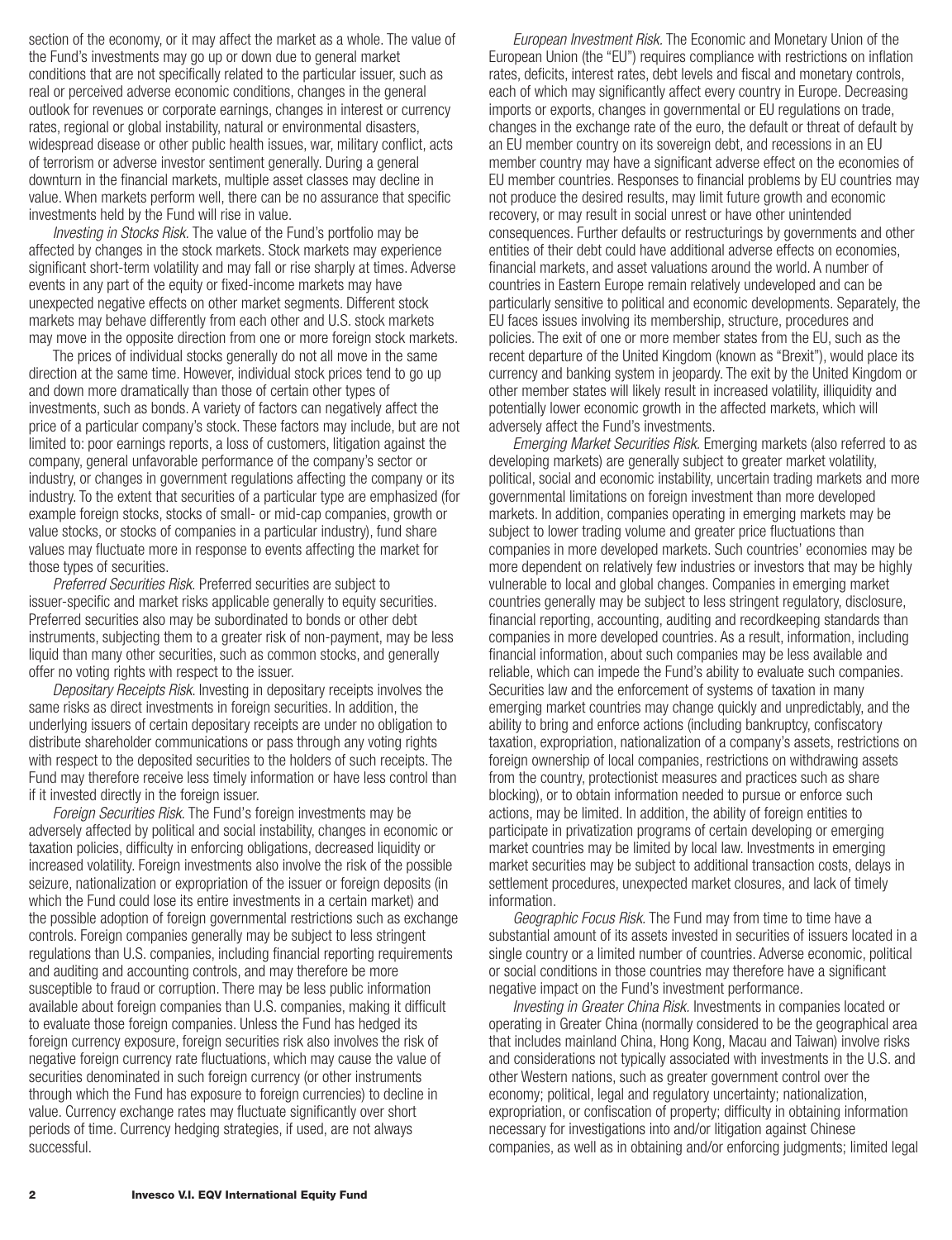remedies for shareholders; alteration or discontinuation of economic reforms; military conflicts, either internal or with other countries; inflation, currency fluctuations and fluctuations in inflation and interest rates that may have negative effects on the economy and securities markets of Greater China; and Greater China's dependency on the economies of other Asian countries, many of which are developing countries. Events in any one country within Greater China may impact the other countries in the region or Greater China as a whole. Export growth continues to be a major driver of China's rapid economic growth. As a result, a reduction in spending on Chinese products and services, the institution of additional tariffs or other trade barriers (or the threat thereof), including as a result of trade tensions between China and the United States, or a downturn in any of the economies of China's key trading partners may have an adverse impact on the Chinese economy. In addition, actions by the U.S. government, such as delisting of certain Chinese companies from U.S. securities exchanges or otherwise restricting their operations in the U.S., may negatively impact the value of such securities held by the Fund. Further, health events, such as the recent coronavirus outbreak, may cause uncertainty and volatility in the Chinese economy, especially in the consumer discretionary (leisure, retail, gaming, tourism), industrials, and commodities sectors. Additionally, the inability of the Public Company Accounting Oversight Board ("PCAOB") to inspect audit work papers and practices of PCAOB-registered accounting firms in China with respect to their audit work of U.S. reporting companies may impose significant additional risks associated with investments in China.

Investments in Chinese companies may be made through a special structure known as a variable interest entity ("VIE") that is designed to provide foreign investors, such as the Fund, with exposure to Chinese companies that operate in certain sectors in which China restricts or prohibits foreign investments. Investments in VIEs may pose additional risks because the investment is made through an intermediary shell company that has entered into service and other contracts with the underlying Chinese operating company in order to provide investors with exposure to the operating company, and therefore does not represent equity ownership in the operating company. The value of the shell company is derived from its ability to consolidate the VIE into its financials pursuant to contractual arrangements that allow the shell company to exert a degree of control over, and obtain economic benefits arising from, the VIE without formal legal ownership. The contractual arrangements between the shell company and the operating company may not be as effective in providing operational control as direct equity ownership, and a foreign investor's (such as the Fund's) rights may be limited, including by actions of the Chinese government which could determine that the underlying contractual arrangements are invalid. While VIEs are a longstanding industry practice and are well known by Chinese officials and regulators, the structure has not been formally recognized under Chinese law and it is uncertain whether Chinese officials or regulators will withdraw their implicit acceptance of the structure.

It is also uncertain whether the contractual arrangements, which may be subject to conflicts of interest between the legal owners of the VIE and foreign investors, would be enforced by Chinese courts or arbitration bodies. Prohibitions of these structures by the Chinese government, or the inability to enforce such contracts, from which the shell company derives its value, would likely cause the VIE-structured holding(s) to suffer significant, detrimental, and possibly permanent loss, and in turn, adversely affect the Fund's returns and net asset value.

Certain securities issued by companies located or operating in Greater China, such as China A-shares, are subject to trading restrictions and suspensions, quota limitations and sudden changes in those limitations, and operational, clearing and settlement risks. Additionally, developing countries, such as those in Greater China, may subject the Fund's investments to a number of tax rules, and the application of many of those rules may be uncertain. Moreover, China has implemented a number of tax reforms in recent years, and may amend or revise its existing tax laws and/or

procedures in the future, possibly with retroactive effect. Changes in applicable Chinese tax law could reduce the after-tax profits of the Fund, directly or indirectly, including by reducing the after-tax profits of companies in China in which the Fund invests. Uncertainties in Chinese tax rules could result in unexpected tax liabilities for the Fund.

*Growth Investing Risk.* If a growth company's earnings or stock price fails to increase as anticipated, or if its business plans do not produce the expected results, the value of its securities may decline sharply. Growth companies may be newer or smaller companies that may experience greater stock price fluctuations and risks of loss than larger, more established companies. Newer growth companies tend to retain a large part of their earnings for research, development or investments in capital assets. Therefore, they may not pay any dividends for some time. Growth investing has gone in and out of favor during past market cycles and is likely to continue to do so. During periods when growth investing is out of favor or when markets are unstable, it may be more difficult to sell growth company securities at an acceptable price. Growth stocks may also be more volatile than other securities because of investor speculation.

*Mid-Capitalization Companies Risk.* Mid-capitalization companies tend to be more vulnerable to changing market conditions and may have more limited product lines and markets, less experienced management and fewer financial resources than larger companies. These companies' securities may be more volatile and less liquid than those of more established companies, and their returns may vary, sometimes significantly, from the overall securities market.

*Sector Focus Risk*. The Fund may from time to time have a significant amount of its assets invested in one market sector or group of related industries. In this event, the Fund's performance will depend to a greater extent on the overall condition of the sector or group of industries and there is increased risk that the Fund will lose significant value if conditions adversely affect that sector or group of industries.

*Environmental, Social and Governance (ESG) Considerations Risk*. The ESG considerations assessed as part of the investment process to implement the Fund's investment strategy in pursuit of its investment objective may vary across types of eligible investments and issuers, and not every ESG factor may be identified or evaluated for every investment. The Fund's portfolio will not be solely based on ESG considerations, and therefore the issuers in which the Fund invests may not be considered ESG-focused issuers. The incorporation of ESG factors may affect the Fund's exposure to certain issuers or industries and may not work as intended. The Fund may underperform other funds that do not assess an issuer's ESG factors or that use a different methodology to identify and/or incorporate ESG factors. Information used by the Fund to evaluate such factors may not be readily available, complete or accurate, and may vary across providers and issuers as ESG is not a uniformly defined characteristic. There is no guarantee that the evaluation of ESG considerations will be additive to the Fund's performance.

*Derivatives Risk.* The value of a derivative instrument depends largely on (and is derived from) the value of an underlying security, currency, commodity, interest rate, index or other asset (each referred to as an underlying asset). In addition to risks relating to the underlying assets, the use of derivatives may include other, possibly greater, risks, including counterparty, leverage and liquidity risks. Counterparty risk is the risk that the counterparty to the derivative contract will default on its obligation to pay the Fund the amount owed or otherwise perform under the derivative contract. Derivatives create leverage risk because they do not require payment up front equal to the economic exposure created by holding a position in the derivative. As a result, an adverse change in the value of the underlying asset could result in the Fund sustaining a loss that is substantially greater than the amount invested in the derivative or the anticipated value of the underlying asset, which may make the Fund's returns more volatile and increase the risk of loss. Derivative instruments may also be less liquid than more traditional investments and the Fund may be unable to sell or close out its derivative positions at a desirable time or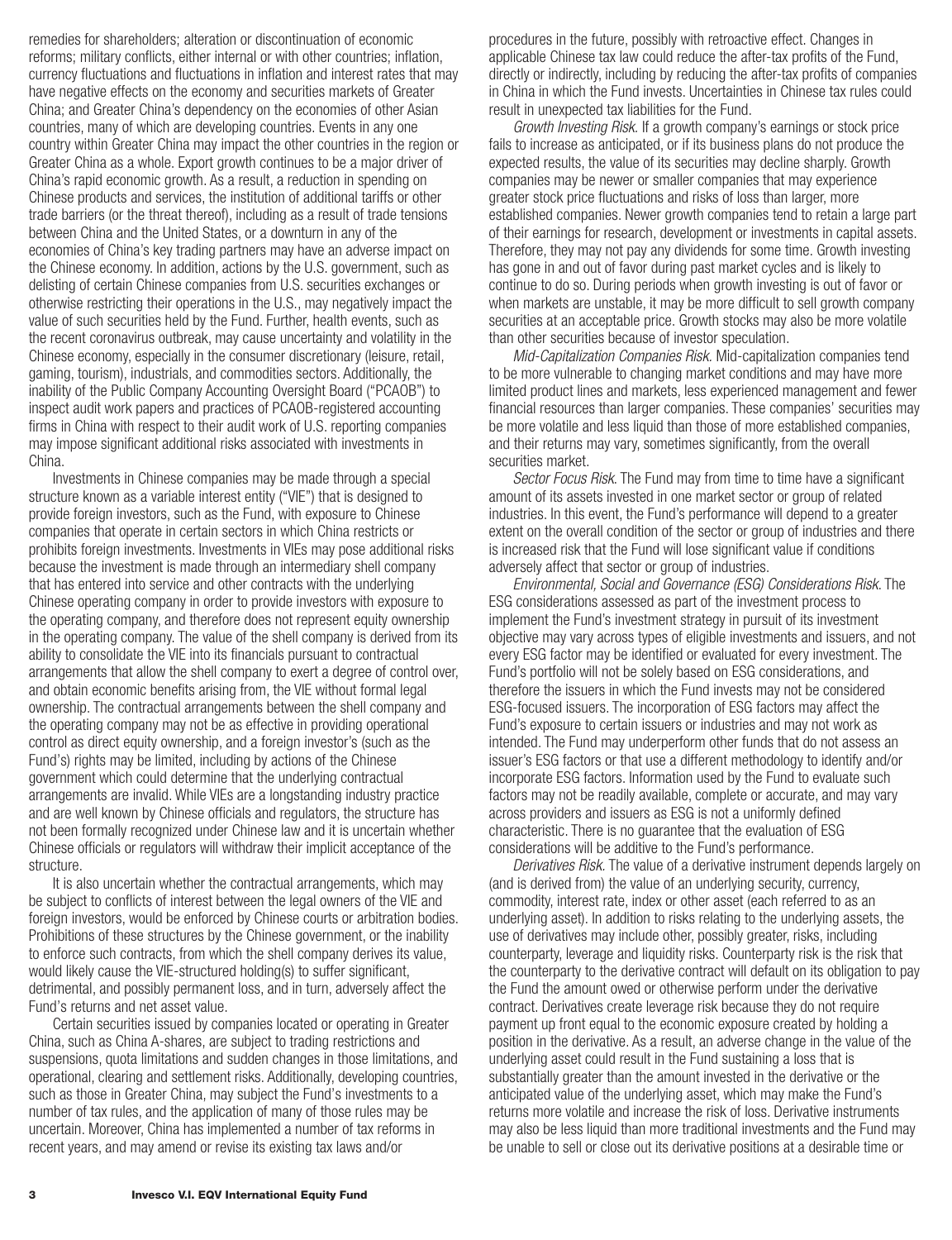<span id="page-5-0"></span>price. This risk may be more acute under adverse market conditions, during which the Fund may be most in need of liquidating its derivative positions. Derivatives may also be harder to value, less tax efficient and subject to changing government regulation that could impact the Fund's ability to use certain derivatives or their cost. Derivatives strategies may not always be successful. For example, derivatives used for hedging or to gain or limit exposure to a particular market segment may not provide the expected benefits, particularly during adverse market conditions.

*Management Risk.* The Fund is actively managed and depends heavily on the Adviser's judgment about markets, interest rates or the attractiveness, relative values, liquidity, or potential appreciation of particular investments made for the Fund's portfolio. The Fund could experience losses if these judgments prove to be incorrect. Additionally, legislative, regulatory, or tax developments may adversely affect management of the Fund and, therefore, the ability of the Fund to achieve its investment objective.

### **Performance Information**

The bar chart and performance table provide an indication of the risks of investing in the Fund. The bar chart shows changes in the performance of the Series I shares of the Fund from year to year as of December 31. The performance table compares the Fund's performance to that of a broad-based securities market benchmark. The bar chart and performance table below do not reflect charges assessed in connection with your variable product; if they did, the performance shown would be lower. The Fund's past performance is not necessarily an indication of its future performance.

Fund performance reflects any applicable fee waivers and expense reimbursements. Performance returns would be lower without applicable fee waivers and expense reimbursements.

All performance shown assumes the reinvestment of dividends and capital gains and the effect of the Fund's expenses.

The Series I shares and Series II shares invest in the same portfolio of securities and will have substantially similar performance, except to the extent that the expenses borne by each share class differ. Series II shares have higher expenses (and therefore lower performance) resulting from its Rule 12b-1 plan, which provides for a maximum fee equal to an annual rate of 0.25% (expressed as a percentage of average daily net assets of the Fund).



#### **Average Annual Total Returns** (for the periods ended December 31, 2021)

|                                                                                                                                                                       | Inception<br>Date           | Year | Years | וור<br>Years |
|-----------------------------------------------------------------------------------------------------------------------------------------------------------------------|-----------------------------|------|-------|--------------|
| Series I                                                                                                                                                              | 5/5/1993 5.89% 10.17% 8.09% |      |       |              |
| Series II                                                                                                                                                             | 9/19/2001                   | 5.61 | 9.90  | 7.82         |
| MSCI ACWI ex USA <sup>®</sup> Index (Net) (reflects reinvested<br>dividends net of withholding taxes, but reflects no<br>deduction for fees, expenses or other taxes) |                             | 7.82 | 9.61  | 7 28         |

### **Management of the Fund**

Investment Adviser: Invesco Advisers, Inc. (Invesco or the Adviser)

| <b>Portfolio Managers</b> | Title             | <b>Length of Service on the Fund</b> |
|---------------------------|-------------------|--------------------------------------|
| Clas Olsson               | Portfolio Manager | 1997                                 |
| Brent Bates, CFA          | Portfolio Manager | 2013                                 |
| Mark Jason, CFA           | Portfolio Manager | 2011                                 |
| Richard Nield, CFA        | Portfolio Manager | 2013                                 |

#### **Purchase and Sale of Fund Shares**

You cannot purchase or sell (redeem) shares of the Fund directly. Please contact the insurance company that issued your variable product for more information on the purchase and sale of Fund shares. For more information, see "Other Information—Purchase and Redemption of Shares" in the prospectus.

### **Tax Information**

The Fund expects, based on its investment objective and strategies, that its distributions, if any, will consist of ordinary income, capital gains, or some combination of both. Because shares of the Fund must be purchased through variable products, such distributions will be exempt from current taxation if left to accumulate within the variable product. Consult your variable insurance contract prospectus for additional tax information.

### **Payments to Insurance Companies**

If you purchase the Fund through an insurance company or other financial intermediary, the Fund, the Fund's distributor or its related companies may pay the intermediary for the sale of Fund shares and related services. These payments may create a conflict of interest by influencing the insurance company or other intermediary and your salesperson or financial adviser to recommend the Fund over another investment. Ask your salesperson or financial adviser or visit your financial intermediary's website for more information.

### **Investment Objective(s), Strategies, Risks and Portfolio Holdings**

### **Objective(s) and Strategies**

The Fund's investment objective is long-term growth of capital. The Fund's investment objective may be changed by the Board of Trustees (the Board) without shareholder approval.

The Fund invests, under normal circumstances, at least 80% of its net assets, plus borrowings for investment purposes, in equity securities, and in derivatives and other instruments that have economic characteristics similar to such securities. The Fund invests primarily in equity securities (including depositary receipts) of foreign issuers. The principal types of equity securities in which the Fund invests are common and preferred stock. The Fund's common stock investments also include China A-shares (shares of companies based in mainland China that trade on the Shanghai Stock Exchange and the Shenzhen Stock Exchange). A depositary receipt is generally issued by a bank or financial institution and represents an ownership interest in the common stock or other equity securities of a foreign company.

Under normal circumstances, the Fund will provide exposure to investments that are economically tied to at least three different countries outside of the U.S. The Fund may also invest up to 1.25 times the amount of the exposure to emerging markets countries in the MSCI ACWI ex USA<sup>®</sup> Index. Emerging markets countries are those countries that are generally in the early stages of their industrial cycles.

The Fund invests primarily in securities of issuers that are considered by the Fund's portfolio managers to have potential for earnings or revenue growth.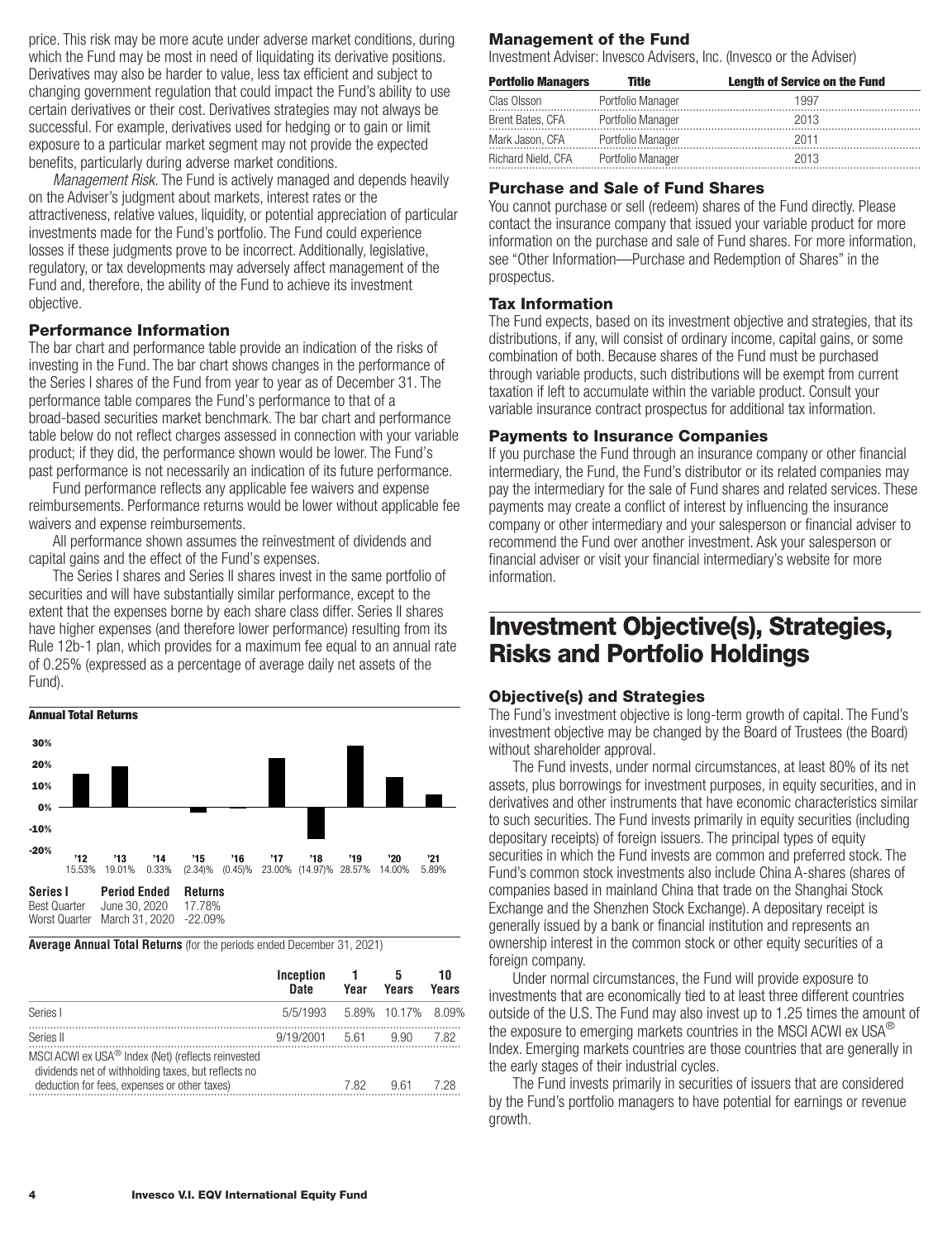The Fund invests primarily in the securities of large-capitalization issuers and may invest a significant amount of its net assets in the securities of mid-capitalization issuers.

The Fund considers an issuer to be a large-capitalization issuer if it has a market capitalization, at the time of purchase, within the range of the largest and smallest capitalized companies included in the Russell 1000<sup>®</sup> Index during the most recent 11-month period (based on month-end data) plus the most recent data during the current month.

The Fund considers an issuer to be a mid-capitalization issuer if it has a market capitalization, at the time of purchase, within the range of the largest and smallest capitalized companies included in the Russell Midcap<sup>®</sup> Index during the most recent 11-month period (based on month-end data) plus the most recent data during the current month.

The Fund can invest in derivative instruments, including forward foreign currency contracts and futures contracts.

A forward foreign currency contract is an agreement between parties to exchange a specified amount of currency at a specified future time at a specified rate. The Fund can use forward foreign currency contracts to hedge against adverse movements in the foreign currencies in which portfolio securities are denominated; although the Fund has not historically used these instruments.

A futures contract is a standardized agreement between two parties to buy or sell a specified quantity of an underlying asset at a specified price at a specified future time. The value of the futures contract tends to increase and decrease in tandem with the value of the underlying asset. Futures contracts are bilateral agreements, with both the purchaser and the seller equally obligated to complete the transaction. Depending on the terms of the particular contract, futures contracts are settled by purchasing an offsetting contract, physically delivering the underlying asset on the settlement date or paying a cash settlement amount on the settlement date. The Fund can use futures contracts to gain exposure to the broad market in connection with managing cash balances or to hedge against downside risk.

The portfolio managers' strategy primarily focuses on identifying issuers that they believe have a strong "EQV" profile. The portfolio managers' EQV investment approach focuses on Earnings, demonstrated by sustainable earnings growth; Quality, demonstrated by efficient capital allocation; and Valuation, demonstrated by attractive prices.

The portfolio managers employ a disciplined investment strategy that emphasizes fundamental research. The fundamental research primarily focuses on identifying quality growth companies and is supported by quantitative analysis, portfolio construction and risk management. Investments for the portfolio are selected bottom-up on a security-by-security basis. The focus is on the strengths of individual issuers, rather than sector or country trends.

As part of the Fund's investment process to implement its investment strategy in pursuit of its investment objective, the Fund's portfolio managers also consider environmental, social and governance ("ESG") factors they believe to be material to understand an issuer's fundamentals, and assess whether any ESG factors pose a material financial risk or opportunity to the issuer. This analysis may involve the use of third-party research as well as proprietary research. Consideration of ESG factors is just one component of the portfolio managers' assessment of issuers eligible for investment and the Fund's portfolio managers may still invest in securities of issuers that may be viewed as having a high ESG risk profile. The ESG factors considered by the Fund's portfolio managers may change over time and one or more factors may not be relevant with respect to all issuers eligible for investment.

The Fund's portfolio managers may consider selling a security for several reasons, including when (1) its price changes such that they believe it has become too expensive, (2) the original investment thesis for the company is no longer valid, or (3) a more compelling investment opportunity is identified.

In anticipation of or in response to market, economic, political, or other conditions, the Fund's portfolio managers may temporarily use a different

investment strategy for defensive purposes. If the Fund's portfolio managers do so, different factors could affect the Fund's performance and the Fund may not achieve its investment objective.

The Fund's investments in the types of securities and other investments described in this prospectus vary from time to time, and, at any time, the Fund may not be invested in all of the types of securities and other investments described in this prospectus. The Fund may also invest in securities and other investments not described in this prospectus.

For more information, see "Description of the Funds and Their Investments and Risks" in the Fund's SAI.

### **Risks**

The principal risks of investing in the Fund are:

*Market Risk.* The market values of the Fund's investments, and therefore the value of the Fund's shares, will go up and down, sometimes rapidly or unpredictably. Market risk may affect a single issuer, industry or section of the economy, or it may affect the market as a whole. The value of the Fund's investments may go up or down due to general market conditions that are not specifically related to the particular issuer, such as real or perceived adverse economic conditions, changes in the general outlook for revenues or corporate earnings, changes in interest or currency rates, regional or global instability, or adverse investor sentiment generally. The value of the Fund's investments may also go up or down due to factors that affect an individual issuer or a particular industry or sector, such as changes in production costs and competitive conditions within an industry. In addition, natural or environmental disasters, widespread disease or other public health issues, war, military conflict, acts of terrorism or other events may have a significant impact on the value of the Fund's investments, as well as the financial markets and global economy generally. Such circumstances may also impact the ability of the Adviser to effectively implement the Fund's investment strategy. During a general downturn in the financial markets, multiple asset classes may decline in value. When markets perform well, there can be no assurance that specific investments held by the Fund will rise in value.

- Market Disruption Risks Related to Russia-Ukraine Conflict. Following Russia's invasion of Ukraine in late February 2022, various countries, including the United States, as well as NATO and the European Union, issued broad-ranging economic sanctions against Russia and Belarus. The resulting responses to the military actions (and potential further sanctions in response to continued military activity), the potential for military escalation and other corresponding events, have had, and could continue to have, severe negative effects on regional and global economic and financial markets, including increased volatility, reduced liquidity and overall uncertainty. The negative impacts may be particularly acute in certain sectors including, but not limited to, energy and financials. Russia may take additional counter measures or retaliatory actions (including cyberattacks), which could exacerbate negative consequences on global financial markets. The duration of ongoing hostilities and corresponding sanctions and related events cannot be predicted. The foregoing may result in a negative impact on Fund performance and the value of an investment in the Fund, even beyond any direct investment exposure the Fund may have to Russian issuers or the adjoining geographic regions.
- COVID-19. The "COVID-19" strain of coronavirus has resulted in instances of market closures and dislocations, extreme volatility, liquidity constraints and increased trading costs. Efforts to contain its spread have resulted in travel restrictions, disruptions of healthcare systems, business operations (including business closures) and supply chains, layoffs, lower consumer demand and employee availability, and defaults and credit downgrades, among other significant economic impacts that have disrupted global economic activity across many industries. Such economic impacts may exacerbate other pre-existing political, social and economic risks locally or globally and cause general concern and uncertainty. The full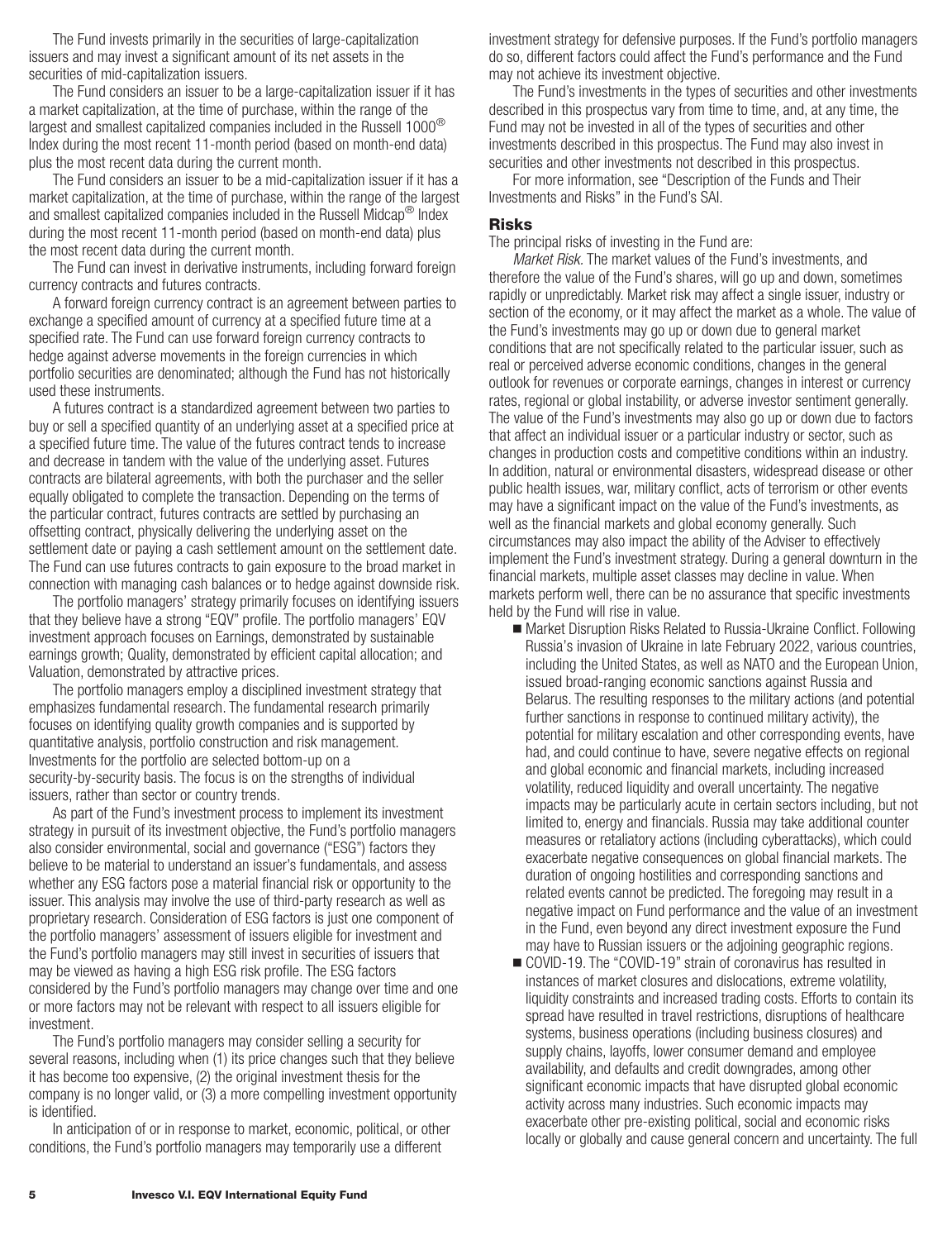economic impact and ongoing effects of COVID-19 (or other future epidemics or pandemics) at the macro-level and on individual businesses are unpredictable and may result in significant and prolonged effects on the Fund's performance.

*Investing in Stocks Risk*. Common stock represents an ownership interest in a company. It ranks below preferred stock and debt securities in claims for dividends and in claims for assets of the issuer in a liquidation or bankruptcy. Common stocks may be exchange-traded or over-the-counter securities. Over-the-counter securities may be less liquid than exchange-traded securities.

The value of the Fund's portfolio may be affected by changes in the stock markets. Stocks and other equity securities fluctuate in price in response to changes to equity markets in general. Stock markets may experience significant short-term volatility and may fall or rise sharply at times. Adverse events in any part of the equity or fixed-income markets may have unexpected negative effects on other market segments. Different stock markets may behave differently from each other and U.S. stock markets may move in the opposite direction from one or more foreign stock markets.

The prices of individual stocks generally do not all move in the same direction at the same time. However, individual stock prices tend to go up and down more dramatically than those of certain other types of investments, such as bonds. A variety of factors can negatively affect the price of a particular company's stock. These factors may include, but are not limited to: poor earnings reports, a loss of customers, litigation against the company, general unfavorable performance of the company's sector or industry, or changes in government regulations affecting the company or its industry. To the extent that securities of a particular type are emphasized (for example foreign stocks, stocks of small- or mid-cap companies, growth or value stocks, or stocks of companies in a particular industry), their share values may fluctuate more in response to events affecting the market for those types of securities.

*Preferred Securities Risk.* Preferred securities are subject to issuer-specific and market risks applicable generally to equity securities. Preferred stock has a set dividend rate and ranks ahead of common stocks and behind debt securities in claims for dividends and for assets of the issuer in a liquidation or bankruptcy. Preferred securities also may be subordinated to bonds or other debt instruments in an issuer's capital structure, subjecting them to a greater risk of non-payment than these more senior securities. For this reason, the value of preferred securities will usually react more strongly than bonds and other debt securities to actual or perceived changes in the company's financial condition or prospects. Preferred securities may be less liquid than many other securities, such as common stocks, and generally offer no voting rights with respect to the issuer.

*Depositary Receipts Risk.* Depositary receipts involve many of the same risks as those associated with direct investment in foreign securities. In addition, the underlying issuers of certain depositary receipts, particularly unsponsored or unregistered depositary receipts, are under no obligation to distribute shareholder communications to the holders of such receipts or to pass through to them any voting rights with respect to the deposited securities. The Fund may therefore receive less timely information or have less control than if it invested directly in the foreign issuer.

*Foreign Securities Risk.* The value of the Fund's foreign investments may be adversely affected by political and social instability in the home countries of the issuers of the investments, by changes in economic or taxation policies in those countries, or by the difficulty in enforcing obligations in those countries. Foreign investments also involve the risk of the possible seizure, nationalization or expropriation of the issuer or foreign deposits (in which the Fund could lose its entire investments in a certain market) and the possible adoption of foreign governmental restrictions such as exchange controls. Foreign companies generally may be subject to less stringent regulations than U.S. companies, including financial reporting requirements and auditing and accounting controls, and may therefore be more susceptible to fraud or corruption. Also, there may be less publicly

available information about companies in certain foreign countries than about U.S. companies making it more difficult for the Adviser to evaluate those companies. The laws of certain countries may put limits on the Fund's ability to recover its assets held at a foreign bank if the foreign bank, depository or issuer of a security, or any of their agents, goes bankrupt. Trading in many foreign securities may be less liquid and more volatile than U.S. securities due to the size of the market or other factors. Changes in political and economic factors in one country or region could adversely affect conditions in another country or region. Investments in foreign securities may also expose the Fund to time-zone arbitrage risk. At times, the Fund may emphasize investments in a particular country or region and may be subject to greater risks from adverse events that occur in that country or region. Unless the Fund has hedged its foreign currency exposure, foreign securities risk also involves the risk of negative foreign currency rate fluctuations, which may cause the value of securities denominated in such foreign currency (or other instruments through which the Fund has exposure to foreign currencies) to decline in value. Currency exchange rates may fluctuate significantly over short periods of time. Currency hedging strategies, if used, are not always successful. For instance, currency forward contracts, if used by the Fund, could reduce performance if there are unanticipated changes in currency exchange rates.

*European Investment Risk.* Europe includes both developed and emerging markets. Most countries in Western Europe, and a number of countries in Eastern Europe, are members of the European Union (EU) and the European Economic and Monetary Union (EMU). The EMU, which is authorized to direct monetary policies, including policies related to money supply and interest rates for the euro, requires compliance by member states with restrictions on inflation rates, deficits, interest rates, debt levels and other tight fiscal and monetary controls, each of which may significantly affect every country in Europe. Decreasing imports or exports, changes in governmental or EU regulations on trade, changes in the exchange rate of the euro (the common currency of certain EU countries), the default or threat of default by an EU member country on its sovereign debt, and/or an economic recession in an EU member country may have a significant adverse effect on the economies of EU member countries and the EU as a whole. In recent years, the European financial markets have experienced volatility and adverse trends due to concerns about rising government debt levels of several European countries, including Greece, Spain, Ireland, Italy and Portugal. These events have adversely affected the exchange rate of the euro and may continue to significantly affect every country in Europe, including EU member countries that do not use the euro and non-EU member countries. Responses to the financial problems by European governments, central banks, and others, including austerity measures and reforms, may not produce the desired results, may limit future growth and economic recovery, or may result in social unrest or have other unintended consequences. Further defaults or restructurings by governments and other entities of their debt could have additional adverse effects on economies, financial markets, and asset valuations around the world. The markets in Eastern Europe remain relatively undeveloped and can be particularly sensitive to political and economic developments.

The European Union faces issues involving its membership, structure, procedures and policies. On January 31, 2020, the United Kingdom withdrew from the EU. The country's departure (known as "Brexit") sparked depreciation in the value of the British pound, short term declines in the stock markets and heightened risk of continued economic volatility worldwide. Although the long-term effects of Brexit are difficult to gauge and cannot be fully known, they could have wide ranging implications for the United Kingdom's economy, including: possible inflation or recession, continued depreciation of the pound, or disruption to Britain's trading arrangements with the rest of Europe. The United Kingdom is one of Europe's largest economies; its departure from the EU also may negatively impact the EU and Europe as a whole, such as by causing volatility within the union, triggering prolonged economic downturns in certain European countries or sparking additional member states to contemplate departing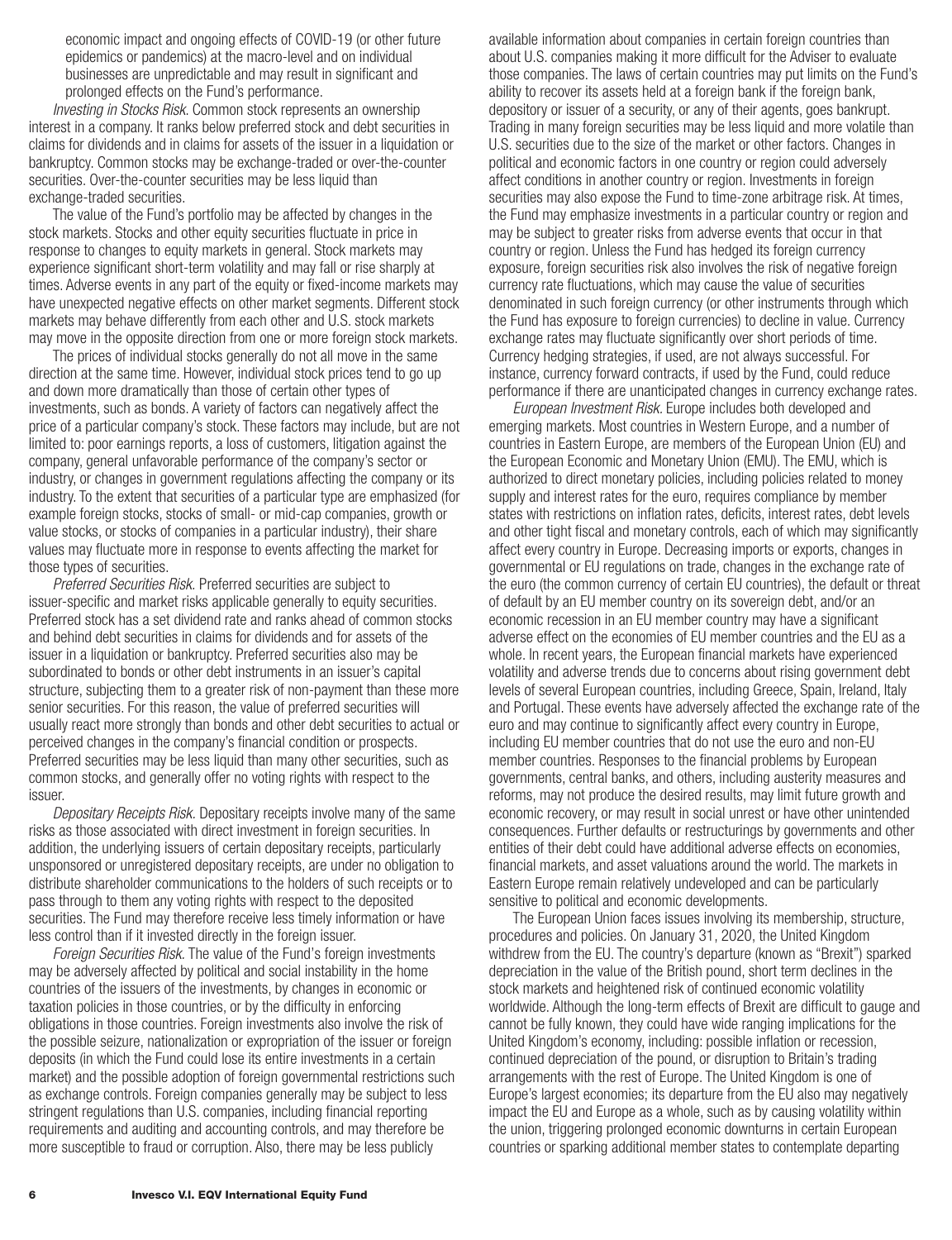the EU (thereby perpetuating political instability in the region). An exit by other member states will likely result in increased volatility, illiquidity and potentially lower economic growth in the affected markets, which will adversely affect the Fund's investments.

*Emerging Market Securities Risk.* Emerging markets (also referred to as developing markets) are generally subject to greater market volatility, political, social and economic instability, uncertainty regarding the existence of trading markets and more governmental limitations on foreign investment than more developed markets. In addition, companies operating in emerging markets may have greater concentration in a few industries resulting in greater vulnerability to regional and global trade conditions and also may be subject to lower trading volume and greater price fluctuations than companies in more developed markets. Unexpected market closures may also affect investments in emerging markets. Settlement procedures may differ from those of more established securities markets, and settlement delays may result in the inability to invest assets or dispose of portfolio securities in a timely manner. As a result there could be subsequent declines in value of the portfolio security, a decrease in the level of liquidity of the portfolio, or, if there is a contract to sell the security, a possible liability to the purchaser.

Such countries' economies may be more dependent on relatively few industries or investors that may be highly vulnerable to local and global changes. Emerging market countries may also have higher rates of inflation and more rapid and extreme fluctuations in inflation rates and greater sensitivity to interest rate changes. Further, companies in emerging market countries generally may be subject to less stringent regulatory, disclosure, financial reporting, accounting, auditing and recordkeeping standards than companies in more developed countries and, as a result, the nature and quality of such information may vary. Information about such companies may be less available and reliable and, therefore, the ability to conduct adequate due diligence in emerging markets may be limited which can impede the Fund's ability to evaluate such companies. In addition, certain emerging market countries have material limitations on Public Company Accounting Oversight Board ("PCAOB") inspection, investigation and enforcement capabilities, which hinder the ability to engage in independent oversight or inspection of accounting firms located in or operating in certain emerging markets; therefore, there is no guarantee that the quality of financial reporting or the audits conducted by audit firms of emerging market issuers meet PCAOB standards.

Securities law in many emerging market countries is relatively new and unsettled. Therefore, laws regarding foreign investment in emerging market securities, securities regulation, title to securities, and shareholder rights may change quickly and unpredictably. Emerging market countries also may have less developed legal systems allowing for enforcement of private property rights and/or redress for injuries to private property (including bankruptcy, confiscatory taxation, expropriation, nationalization of a company's assets, restrictions on foreign ownership of local companies, restrictions on withdrawing assets from the country, protectionist measures and practices such as share blocking). Certain governments may require approval for the repatriation of investment income, capital or the proceeds of sales of securities by foreign investors. The ability to bring and enforce actions in emerging market countries, or to obtain information needed to pursue or enforce such actions, may be limited and shareholder claims may be difficult or impossible to pursue. In addition, the taxation systems at the federal, regional and local levels in emerging market countries may be less transparent and inconsistently enforced, and subject to sudden change.

Emerging market countries may have a higher degree of corruption and fraud than developed market countries, as well as counterparties and financial institutions with less financial sophistication, creditworthiness and/or resources. The governments in some emerging market countries have been engaged in programs to sell all or part of their interests in government-owned or controlled enterprises. However, in certain emerging market countries, the ability of foreign entities to participate in privatization

programs may be limited by local law. There can be no assurance that privatization programs will be successful.

Other risks of investing in emerging market securities may include additional transaction costs, delays in settlement procedures, unexpected market closures, and lack of timely information.

*Geographic Focus Risk.* The Fund may from time to time have a substantial amount of its assets invested in securities of issuers located in a single country or a limited number of countries. If the Fund focuses its investments in this manner, adverse economic, political or social conditions in those countries may have a significant negative impact on the Fund's investment performance. This risk is heightened if the Fund focuses its investments in emerging market countries or developed countries prone to periods of instability. The Schedule of Investments included in the Fund's annual and semi-annual reports identifies the countries in which the Fund had invested and the level of investment, as of the date of the reports.

*Investing in Greater China Risk.* Investments in companies located or operating in Greater China (normally considered to be the geographical area that includes mainland China, Hong Kong, Macau and Taiwan) involve risks and considerations not typically associated with investments in the U.S. and other Western nations, such as greater government control over the economy; political, legal and regulatory uncertainty; nationalization, expropriation, or confiscation of property; difficulty in obtaining information necessary for investigations into and/or litigation against Chinese companies, as well as in obtaining and/or enforcing judgments; limited legal remedies for shareholders; alteration or discontinuation of economic reforms; military conflicts, either internal or with other countries; inflation, currency fluctuations and fluctuations in inflation and interest rates that may have negative effects on the economy and securities markets of Greater China; and Greater China's dependency on the economies of other Asian countries, many of which are developing countries. Events in any one country within Greater China may impact the other countries in the region or Greater China as a whole. For example, changes to their political and economic relationships with mainland China could adversely impact the Fund's investments in Taiwan and Hong Kong. Further, health events, such as the recent coronavirus outbreak, may cause uncertainty and volatility in the Chinese economy, especially in the consumer discretionary (leisure, retail, gaming, tourism), industrials, and commodities sectors. Additionally, the inability of the Public Company Accounting Oversight Board to inspect audit work papers and practices of PCAOB-registered accounting firms in China with respect to their audit work of U.S. reporting companies may impose significant additional risks associated with investments in China.

Investments in Chinese companies may be made through a special structure known as a variable interest entity ("VIE") that is designed to provide foreign investors, such as the Fund, with exposure to Chinese companies that operate in certain sectors in which China restricts or prohibits foreign investments. Investments in VIEs may pose additional risks because the investment is made through an intermediary shell company that has entered into service and other contracts with the underlying Chinese operating company in order to provide investors with exposure to the operating company, but does not represent equity ownership in the operating company. As a result, such investment may limit the rights of an investor with respect to the underlying Chinese operating company. VIEs allow the shell company to exert a degree of control and obtain economic benefits arising from the operating company without formal legal ownership. However, the contractual arrangements between the shell company and the operating company may not be as effective in providing operational control as direct equity ownership, and a foreign investor's rights may be limited by, for example, actions of the Chinese government which could determine that the underlying contractual arrangements on which control of the VIE is based are invalid. The contractual arrangement on which the VIE structure is based would likely be subject to Chinese law and jurisdiction, which could raise questions about how recourse is sought. Investments through VIEs may be affected by conflicts of interest and duties between the legal owners of the VIE and the stockholders of the listed holding company, which could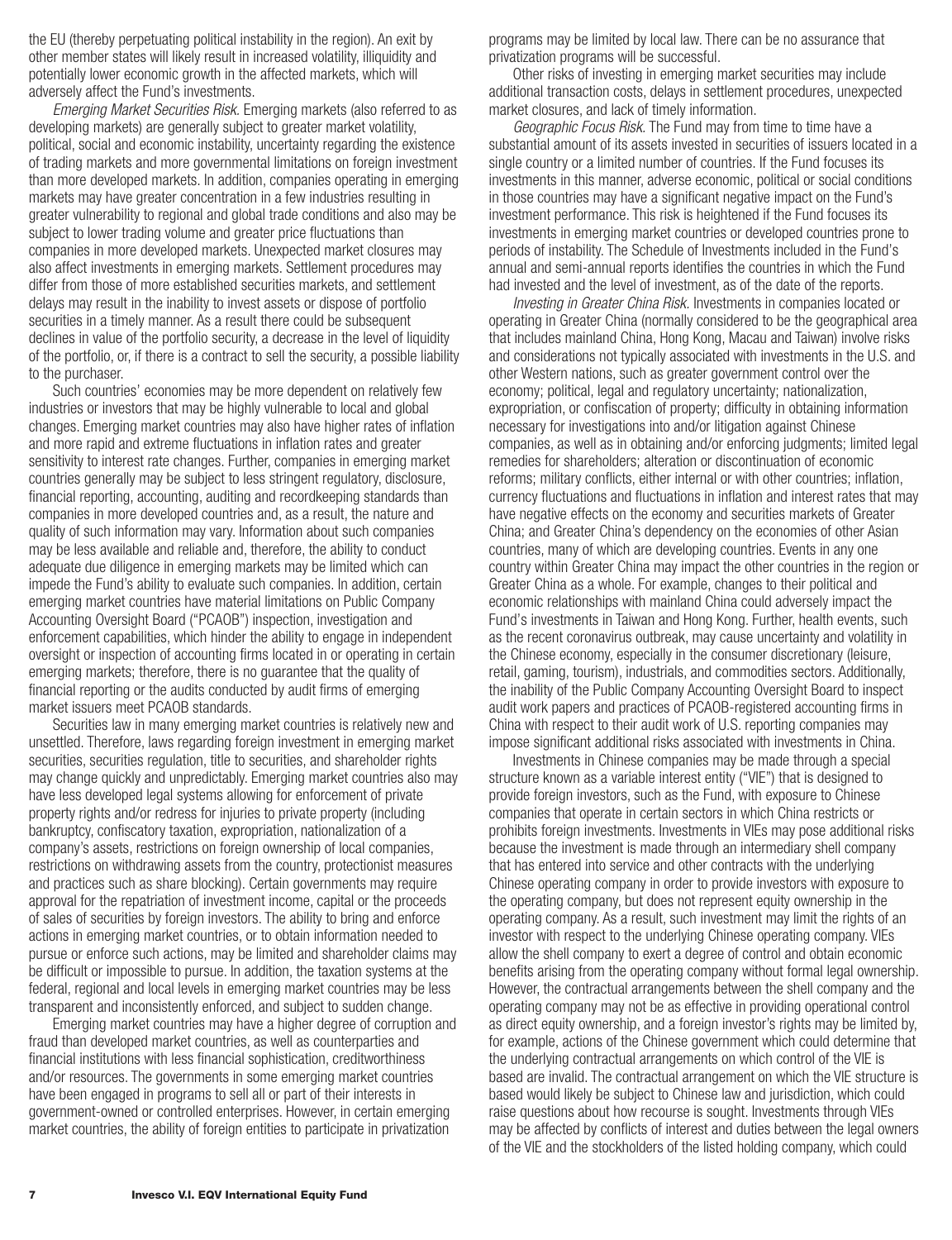adversely impact the value of investments. VIEs are not formally recognized under Chinese law. Recently, the Chinese government provided new guidance to and placed restrictions on China-based companies raising capital offshore, including through VIEs, and investors face uncertainty about future actions by the Chinese government that could significantly affect the operating company's financial performance and the enforceability of the contractual arrangements underlying the VIE structure.

Certain securities issued by companies located or operating in Greater China, such as China A-shares, are subject to trading restrictions and suspensions, quota limitations and sudden changes in those limitations, and operational, clearing and settlement risks. Significant portions of the Chinese securities markets may become rapidly illiquid, as Chinese issuers have the ability to suspend the trading of their equity securities, and have shown a willingness to exercise that option in response to market volatility and other events. The liquidity of Chinese securities may shrink or disappear suddenly and without warning as a result of adverse economic, market or political events, or adverse investor perceptions, whether or not accurate. Export growth continues to be a major driver of China's rapid economic growth. As a result, a reduction in spending on Chinese products and services, the institution of tariffs or other trade barriers (or the threat thereof), or a downturn in any of the economies of China's key trading partners may have an adverse impact on the Chinese economy. The ongoing trade dispute and imposition of tariffs between China and the United States continues to introduce uncertainty into the Chinese economy and may result in reductions in international trade, the oversupply of certain manufactured goods, substantial price reductions of goods and possible failure of individual companies and/or large segments of China's export industry, which could have a negative impact on the Fund's performance. Events such as these and their consequences are difficult to predict and it is unclear whether further tariffs may be imposed or other escalating actions may be taken in the future. In addition, actions by the U.S. government, such as delisting of certain Chinese companies from U.S. securities exchanges or otherwise restricting their operations in the U.S., may negatively impact the value of such securities held by the Fund.

From time to time, certain companies in which the Fund invests may operate in, or have dealings with, countries subject to sanctions or embargoes imposed by the U.S. Government and the United Nations and/or in countries the U.S. Government identified as state sponsors of terrorism. One or more of these companies may be subject to constraints under U.S. law or regulations that could negatively affect the company's performance.

Additionally, developing countries, such as those in Greater China, may subject the Fund's investments to a number of tax rules, and the application of many of those rules may be uncertain. Moreover, China has implemented a number of tax reforms in recent years, and may amend or revise its existing tax laws and/or procedures in the future, possibly with retroactive effect. Changes in applicable Chinese tax law could reduce the after-tax profits of the Fund, directly or indirectly, including by reducing the after-tax profits of companies in China in which the Fund invests. Chinese taxes that may apply to the Fund's investments include income tax or withholding tax on dividends, interest or gains earned by the Fund, business tax and stamp duty. Uncertainties in Chinese tax rules could result in unexpected tax liabilities for the Fund.

*Growth Investing Risk*. Growth companies are companies whose earnings and stock prices are expected to grow at a faster rate than the overall market. If a growth company's earnings or stock price fails to increase as anticipated, or if its business plans do not produce the expected results, the value of its securities may decline sharply. Growth companies can be new or established companies that may be entering a growth cycle in their business and therefore may experience greater stock price fluctuations and risks of loss than larger, more established companies. Their anticipated growth may come from developing new products or services or from expanding into new or growing markets. Growth companies may be applying new technologies, new or improved distribution methods or new business models that could enable them to capture an important or

dominant market position. They may have a special area of expertise or the ability to take advantage of changes in demographic or other factors in a more profitable way. Newer growth companies generally tend to invest a large part of their earnings in research, development or capital assets. Although newer growth companies may not pay any dividends for some time, their stocks may be valued because of their potential for price increases. Growth investing has gone in and out of favor during past market cycles and is likely to continue to do so. During periods when growth investing is out of favor or when markets are unstable, it may be more difficult to sell growth company securities at an acceptable price. Growth stocks may also be more volatile than other securities because of investor speculation.

*Mid-Capitalization Companies Risk.* Investing in securities of mid-capitalization companies involves greater risk than customarily is associated with investing in larger, more established companies. Securities of mid-capitalization companies tend to be more vulnerable to changing market conditions and may have more limited product lines and markets, less experienced management and fewer financial resources than larger companies. These companies' securities may be more volatile and less liquid than those of more established companies. These securities may have returns that vary, sometimes significantly, from the overall securities market.

*Sector Focus Risk*. The Fund may from time to time have a significant amount of its assets invested in one market sector or group of related industries. The prices of stocks of issuers in a particular industry or sector may go up and down in response to changes in economic conditions, government regulations, availability of basic resources or supplies, or other events that affect that industry or sector more than others. In this event, the Fund's performance will depend to a greater extent on the overall condition of the sector or group of industries and there is increased risk that the Fund will lose significant value if conditions adversely affect that sector or group of industries. Information about the Fund's investment in a particular industry or market sector is available in its annual and semi-annual reports to shareholders and in its reports on Form N-PORT filed with the SEC.

*Environmental, Social and Governance (ESG) Considerations Risk*. The ESG considerations assessed as part of the investment process to implement the Fund's investment strategy in pursuit of its investment objective may vary across types of investments and issuers eligible for investment, and not every ESG factor may be identified or evaluated for every investment. The Fund's portfolio will not be solely based on ESG considerations, and therefore the issuers in which the Fund invests may not be considered ESG-focused issuers. The incorporation of ESG factors may affect the Fund's exposure to certain issuers or industries and may not work as intended. The Fund may underperform other funds that do not assess an issuer's ESG factors as part of the investment process or that use a different methodology to identify and/or incorporate ESG factors. As investors can differ in their views regarding ESG factors, the Fund may invest in issuers that do not reflect the views with respect to ESG of any particular investor. Information used by the Fund to evaluate such factors may not be readily available, complete or accurate, and may vary across providers and issuers as ESG is not a uniformly defined characteristic, which could negatively impact the Fund's ability to accurately assess a company, which could negatively impact the Fund's performance. There is no guarantee that the evaluation of ESG considerations will be additive to the Fund's performance.

*Derivatives Risk.* A derivative is an instrument whose value depends largely on (and is derived from) the value of an underlying security, currency, commodity, interest rate, index or other asset (each referred to as an underlying asset). In addition to risks relating to the underlying assets, the use of derivatives may include other, possibly greater, risks, which are described below.

■ *Counterparty Risk.* Certain derivatives do not trade on an established exchange (referred to as over-the-counter (OTC) derivatives) and are simply financial contracts between the Fund and a counterparty. When the Fund is owed money on an OTC derivative, the Fund is dependent on the counterparty to pay or, in some cases, deliver the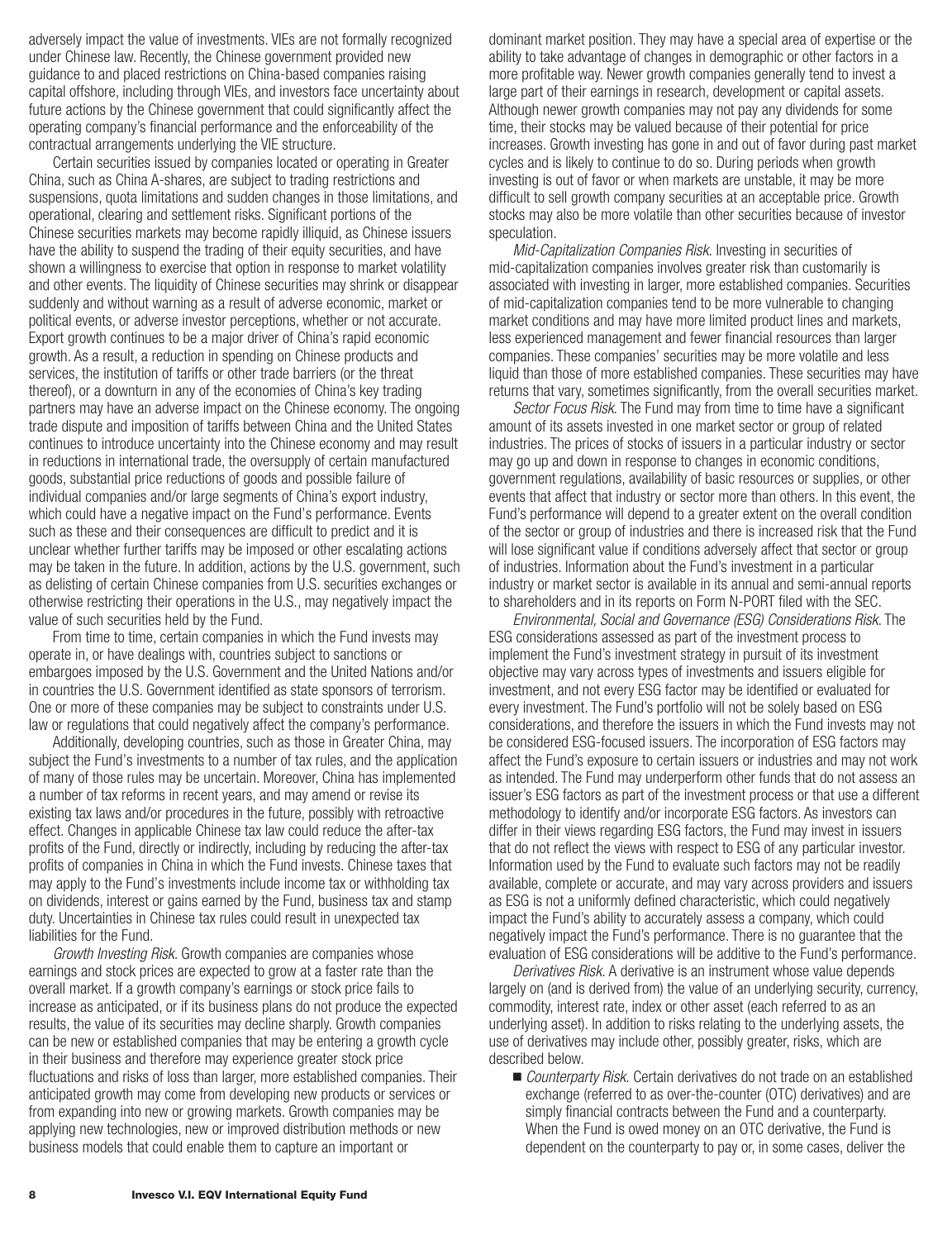underlying asset, unless the Fund can otherwise sell its derivative contract to a third party prior to its expiration. Many counterparties are financial institutions such as banks and broker-dealers and their creditworthiness (and ability to pay or perform) may be negatively impacted by factors affecting financial institutions generally. In addition, in the event that a counterparty becomes bankrupt or insolvent, the Fund's ability to recover the collateral that the Fund has on deposit with the counterparty could be delayed or impaired. For derivatives traded on a centralized exchange, the Fund generally is dependent upon the solvency of the relevant exchange clearing house (which acts as a guarantor for each contractual obligation under such derivatives) for payment on derivative instruments for which the Fund is owed money.

- *Leverage Risk.* Many derivatives do not require a payment up front equal to the economic exposure created by holding a position in the derivative, which creates a form of leverage. As a result, an adverse change in the value of the underlying asset could result in the Fund sustaining a loss that is substantially greater than the amount invested in the derivative or the anticipated value of the underlying asset. In addition, some derivatives have the potential for unlimited loss, regardless of the size of the Fund's initial investment. Leverage may therefore make the Fund's returns more volatile and increase the risk of loss. The Fund segregates or earmarks liquid assets with a value at least equal to the amount that the Fund owes the derivative counterparty each day, if any, or otherwise holds instruments that offset the Fund's daily obligation under the derivatives instrument. This process is sometimes referred to as "cover." The amount of liquid assets needed as cover will fluctuate over time as the value of the derivative instrument rises and falls. If the value of the Fund's derivative positions or the value of the assets used as cover unexpectedly decreases, the Fund may be forced to segregate additional liquid assets as cover or sell assets at a disadvantageous time or price to meet its derivative obligations or to meet redemption requests, which could affect management of the Fund and the Fund's returns. As the Fund transitions into compliance with Rule 18f-4 under the Investment Company Act of 1940 (the "1940 Act"), with which compliance is required by August 19, 2022, the Fund's approach to asset segregation and coverage requirements may be impacted. On or after August 19, 2022, the Fund will no longer engage in "coverage" techniques with respect to derivatives transactions and will instead comply with the applicable requirements of Rule 18f-4. In certain market conditions, losses on derivative instruments can grow larger while the value of the Fund's other assets fall, resulting in the Fund's derivative positions becoming a larger percentage of the Fund's investments.
- *Liquidity Risk*. There is a smaller pool of buyers and sellers for certain derivatives, particularly OTC derivatives, than more traditional investments such as stocks. These buyers and sellers are often financial institutions that may be unable or unwilling to buy or sell derivatives during times of financial or market stress. Derivative instruments may therefore be less liquid than more traditional investments and the Fund may be unable to sell or exit its derivative positions at a desirable time or price. This risk may be more acute under adverse market conditions, during which the Fund may be most in need of liquidating its derivative positions. To the extent that the Fund is unable to exit a derivative position because of market illiquidity, the Fund may not be able to prevent further losses of value in its derivatives holdings and the liquidity of the Fund and its ability to meet redemption requests may be impaired to the extent that a substantial portion of the Fund's otherwise liquid assets must be used as margin or cover. For information on the impact of Rule 18f-4 on coverage requirements, see the discussion in "Leverage Risk" above.

Another consequence of illiquidity is that the Fund may be required to hold a derivative instrument to maturity and take or make delivery of the underlying asset that the Adviser would otherwise avoid.

- *Forward Foreign Currency Contracts Risk*. Forward foreign currency contracts are used to lock in the U.S. dollar price of a security denominated in a foreign currency or protect against possible losses from changes in the relative value of the U.S. dollar against a foreign currency. They are subject to the risk that anticipated currency movements will not be accurately predicted or do not correspond accurately to changes in the value of the fund's holdings, which could result in losses and additional transaction costs. The use of forward contracts could reduce performance if there are unanticipated changes in currency prices. A contract to sell a foreign currency would limit any potential gain that might be realized if the value of the currency increases. A forward foreign currency contract may also result in losses in the event of a default or bankruptcy of the counterparty.
- *Futures Contracts Risk*. The volatility of futures contracts prices has been historically greater than the volatility of stocks and bonds. The liquidity of the futures market depends on participants entering into offsetting transactions rather than making or taking delivery. To the extent participants decide to make or take delivery, liquidity in the futures market could be reduced. In addition, futures exchanges often impose a maximum permissible price movement on each futures contract for each trading session. The Fund may be disadvantaged if it is prohibited from executing a trade outside the daily permissible price movement.
- Other Risks. Compared to other types of investments, derivatives may be harder to value and may also be less tax efficient. In addition, changes in government regulation of derivative instruments could affect the character, timing and amount of the Fund's taxable income or gains, and may limit or prevent the Fund from using certain types of derivative instruments as a part of its investment strategy, which could make the investment strategy more costly to implement or require the Fund to change its investment strategy. Derivatives strategies may not always be successful. For example, to the extent that the Fund uses derivatives for hedging or to gain or limit exposure to a particular market or market segment, there may be imperfect correlation between the value of the derivative instrument and the value of the instrument being hedged or the relevant market or market segment, in which case the Fund may not realize the intended benefits. There is also the risk that during adverse market conditions, an instrument which would usually operate as a hedge provides no hedging benefits at all. The Fund's use of derivatives may be limited by the requirements for taxation of the Fund as a regulated investment company.

*Management Risk.* The Fund is actively managed and depends heavily on the Adviser's judgment about markets, interest rates or the attractiveness, relative values, liquidity, or potential appreciation of particular investments made for the Fund's portfolio. The Fund could experience losses if these judgments prove to be incorrect. There can be no guarantee that the Adviser's investment techniques or investment decisions will produce the desired results. Additionally, legislative, regulatory, or tax developments may affect the investments or investment strategies available to the Adviser in connection with managing the Fund, which may also adversely affect the ability of the Fund to achieve its investment objective.

### **Portfolio Holdings**

A description of Fund policies and procedures with respect to the disclosure of Fund portfolio holdings is available in the SAI, which is available at www.invesco.com/us.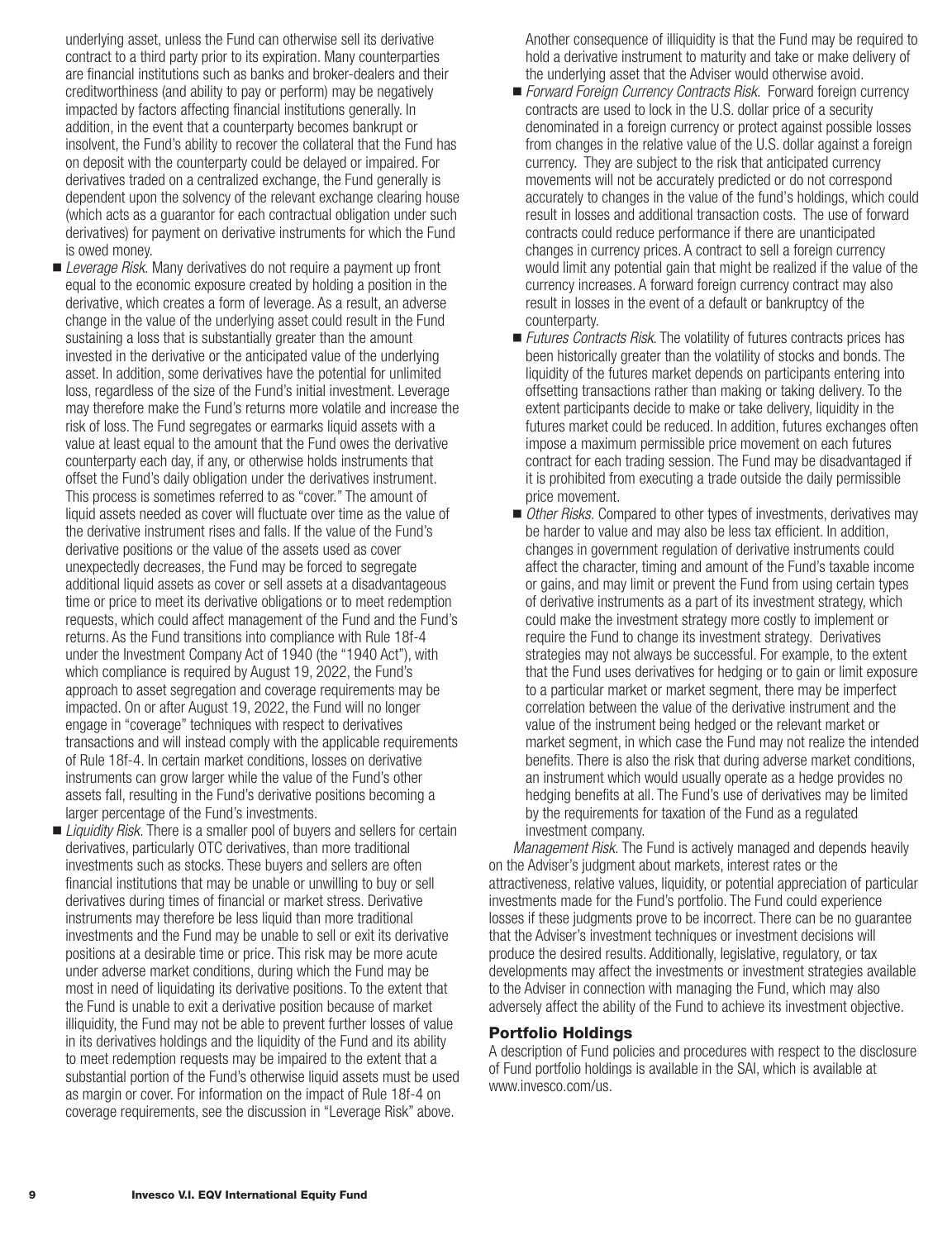# <span id="page-11-0"></span>**Fund Management**

### **The Adviser(s)**

Invesco serves as the Fund's investment adviser. The Adviser manages the investment operations of the Fund as well as other investment portfolios that encompass a broad range of investment objectives, and has agreed to perform or arrange for the performance of the Fund's day-to-day management. The Adviser is located at 1555 Peachtree Street, N.E., Atlanta, Georgia 30309. The Adviser, as successor in interest to multiple investment advisers, has been an investment adviser since 1976.

*Sub-Advisers*. Invesco has entered into one or more Sub-Advisory Agreements with certain affiliates to serve as sub-advisers to the Fund (the Sub-Advisers). Invesco may appoint the Sub-Advisers from time to time to provide discretionary investment management services, investment advice, and/or order execution services to the Fund. The Sub-Advisers and the Sub-Advisory Agreements are described in the SAI.

### **Exclusion of Adviser from Commodity Pool Operator Definition**

With respect to the Fund, the Adviser has claimed an exclusion from the definition of "commodity pool operator" (CPO) under the Commodity Exchange Act (CEA) and the rules of the Commodity Futures Trading Commission (CFTC) and, therefore, is not subject to CFTC registration or regulation as a CPO. In addition, the Adviser is relying upon a related exclusion from the definition of "commodity trading advisor" (CTA) under the CEA and the rules of the CFTC with respect to the Fund.

The terms of the CPO exclusion require the Fund, among other things, to adhere to certain limits on its investments in "commodity interests." Commodity interests include commodity futures, commodity options and swaps, which in turn include non-deliverable forwards. The Fund is permitted to invest in these instruments as further described in the Fund's SAI. However, the Fund is not intended as a vehicle for trading in the commodity futures, commodity options or swaps markets. The CFTC has neither reviewed nor approved the Adviser's reliance on these exclusions, or the Fund, its investment strategies or this prospectus.

### **Adviser Compensation**

During the fiscal year ended December 31, 2021, the Adviser received compensation of 0.71% of the Fund's average daily net assets, after fee waiver and/or expense reimbursement, if any.

A discussion regarding the basis for the Board's approval of the investment advisory agreement and investment sub-advisory agreements of the Fund is available in the Fund's most recent annual or semi-annual report to shareholders.

### **Portfolio Managers**

The following individuals are jointly and primarily responsible for the day-to-day management of the Fund's portfolio:

- Clas Olsson, Portfolio Manager, who has been responsible for the Fund since 1997 and has been associated with Invesco and/or its affiliates since 1994.
- Brent Bates, CFA, Portfolio Manager, who has been responsible for the Fund since 2013 and has been associated with Invesco and/or its affiliates since 1996.
- Mark Jason, CFA, Portfolio Manager, who has been responsible for the Fund since 2011 and has been associated with Invesco and/or its affiliates since 2001.
- Richard Nield, CFA, Portfolio Manager, who has been responsible for the Fund since 2013 and has been associated with Invesco and/or its affiliates since 2000.

More information on the portfolio managers may be found at www.invesco.com/us. The website is not part of this prospectus.

The Fund's SAI provides additional information about the portfolio managers' investments in the Fund, a description of the compensation structure and information regarding other accounts managed.

# **Other Information**

### **Purchase and Redemption of Shares**

The Fund ordinarily effects orders to purchase and redeem shares at the Fund's next computed net asset value (NAV) after it receives an order. Insurance companies participating in the Fund serve as the Fund's designee for receiving orders of separate accounts that invest in the Fund. The Fund may postpone the right of redemption only under unusual circumstances, as allowed by the SEC, such as when the New York Stock Exchange (NYSE) restricts or suspends trading.

Although the Fund generally intends to pay redemption proceeds solely in cash, the Fund reserves the right to determine, in its sole discretion, whether to satisfy redemption requests by making payment in securities or other property (known as a redemption in kind). Redemptions in kind may result in transaction costs and/or market fluctuations associated with liquidating or holding the securities, respectively.

Shares of the Fund are offered in connection with mixed and shared funding, i.e., to separate accounts of affiliated and unaffiliated insurance companies funding variable products. The Fund currently offers shares only to insurance company separate accounts and funds of funds. In the future, the Fund may offer them to pension and retirement plans that qualify for special federal income tax treatment. Due to differences in tax treatment and other considerations, the interests of Fund shareholders, including variable product owners and plan participants investing in the Fund (whether directly or indirectly through fund of funds), may conflict.

Mixed and shared funding may present certain conflicts of interest. For example, violation of the federal tax laws by one insurance company separate account investing directly or indirectly in a fund could cause variable products funded through another insurance company separate account to lose their tax-deferred status, unless remedial actions were taken. The Board will monitor for the existence of any material conflicts and determine what action, if any, should be taken. The Fund's NAV could decrease if it had to sell investment securities to pay redemption proceeds to a separate account (or plan) withdrawing because of a conflict.

### **Redemptions by Large Shareholders**

At times, the Fund may experience adverse effects when certain large shareholders redeem large amounts of shares of the Fund. Large redemptions may cause the Fund to sell portfolio securities at times when it would not otherwise do so. In addition, these transactions may also accelerate the realization of taxable income to shareholders (if applicable) if such sales of investments resulted in gains and may also increase transaction costs and/or increase in the Fund's expense ratio. When experiencing a redemption by a large shareholder, the Fund may delay payment of the redemption request up to seven days to provide the investment manager with time to determine if the Fund can redeem the request-in-kind or to consider other alternatives to lessen the harm to remaining shareholders. Under certain circumstances, however, the Fund may be unable to delay a redemption request, which could result in the automatic processing of a large redemption that is detrimental to the Fund and its remaining shareholders.

### **Excessive Short-Term Trading Activity Disclosure**

The Fund's investment programs are designed to serve long-term investors and are not designed to accommodate excessive short-term trading activity in violation of the Fund's policies and procedures described below. Excessive short-term trading activity in the Fund's shares (i.e., purchases of Fund shares followed shortly thereafter by redemptions of such shares, or vice versa) may hurt the long-term performance of the Fund by requiring it to maintain an excessive amount of cash or to liquidate portfolio holdings at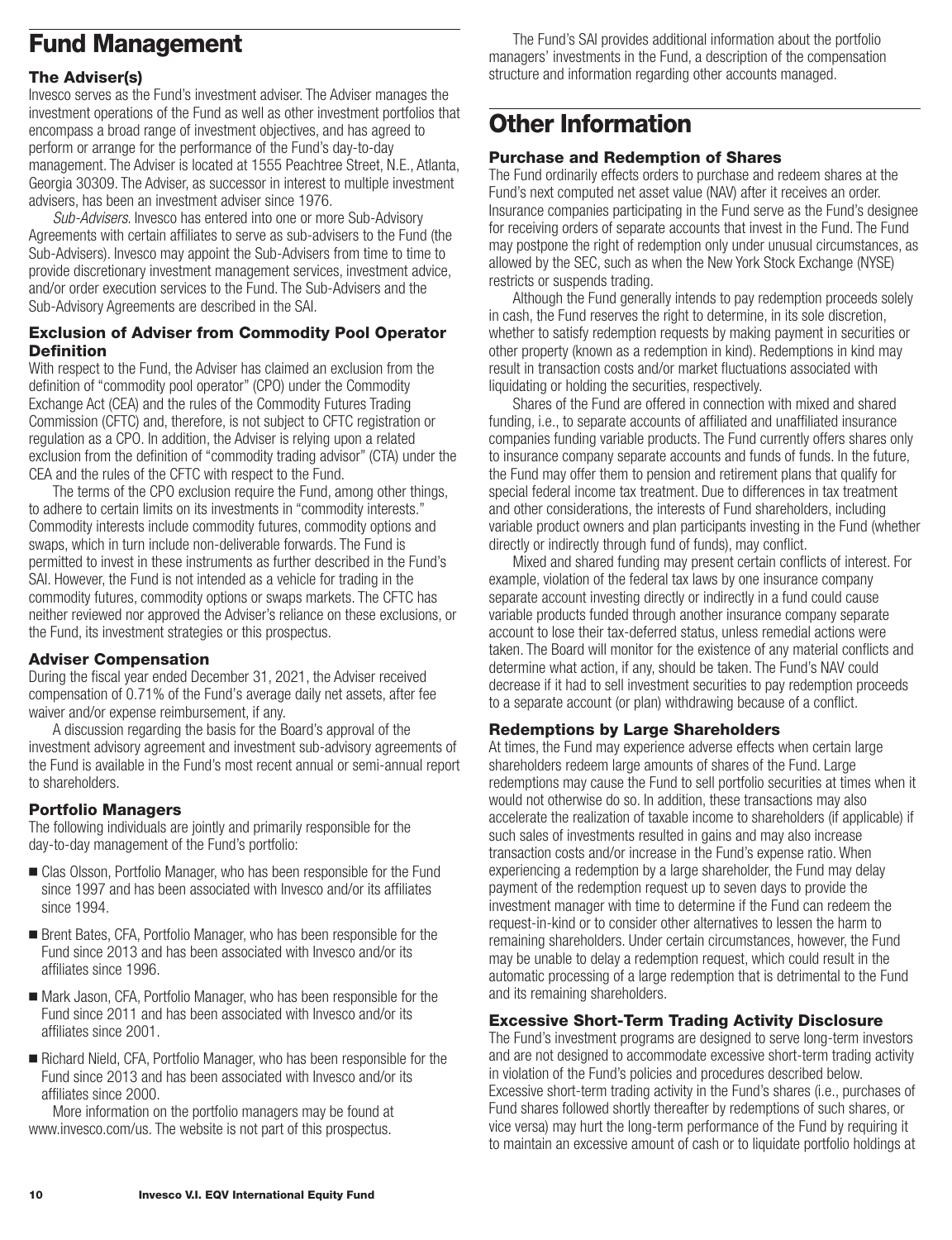<span id="page-12-0"></span>a disadvantageous time, thus interfering with the efficient management of the Fund by causing it to incur increased brokerage and administrative costs. Where excessive short-term trading activity seeks to take advantage of arbitrage opportunities from stale prices for portfolio securities, the value of Fund shares held by long-term investors may be diluted. The Board has adopted policies and procedures designed to discourage excessive short-term trading of Fund shares. The Fund may alter its policies and procedures at any time without giving prior notice to Fund shareholders if Invesco believes the change would be in the best interests of long-term investors.

Pursuant to the Fund's policies and procedures, Invesco and certain of its corporate affiliates (Invesco and such affiliates, collectively, the Invesco Affiliates) currently use the following tools designed to discourage excessive short-term trading in the Fund:

(1) trade activity monitoring; and

(2) the use of fair value pricing consistent with procedures approved by the Board.

Each of these tools is described in more detail below.

In addition, restrictions designed to discourage or curtail excessive short-term trading activity may be imposed by the insurance companies and/or their separate accounts that invest in the Fund on behalf of variable product owners. Variable product owners should refer to the applicable contract and related prospectus for more details.

### **Trade Activity Monitoring**

To detect excessive short-term trading activities, the Invesco Affiliates will monitor, on a daily basis, selected aggregate purchase or redemption trade orders placed by insurance companies and/or their separate accounts. The Invesco Affiliates will seek to work with insurance companies to discourage variable product owners from engaging in abusive trading practices. However, the ability of the Invesco Affiliates to monitor trades that are placed by variable product owners is severely if not completely limited due to the fact that the insurance companies trade with the Fund through omnibus accounts, and maintain the exclusive relationship with, and are responsible for maintaining the account records of, their variable product owners. There may also be legal and technological limitations on the ability of insurance companies to impose restrictions on the trading practices of their variable product owners. As a result, there can be no guarantee that the Invesco Affiliates will be able to detect or deter market timing by variable product owners.

If, as a result of this monitoring, the Invesco Affiliates believe that a variable product owner has engaged in excessive short-term trading (regardless of whether or not the insurance company's own trading restrictions are exceeded), the Invesco Affiliates will seek to act in a manner that they believe is consistent with the best interests of long-term investors, which may include taking steps such as (1) asking the insurance company to take action to stop such activities, or (2) refusing to process future purchases related to such activities in the insurance company's account with the Fund. The Invesco Affiliates will use reasonable efforts to apply the Fund's policies uniformly given the potential limitations described above.

### **Fair Value Pricing**

Securities owned by the Fund are to be valued at current market value if market quotations are readily available. All other securities and assets of the Fund for which market quotations are not readily available are to be valued at fair value determined in good faith using procedures approved by the Board. An effect of fair value pricing may be to reduce the ability of frequent traders to take advantage of arbitrage opportunities resulting from potentially "stale" prices of portfolio holdings. However, it cannot eliminate the possibility of frequent trading.

See "Pricing of Shares—Determination of Net Asset Value (NAV)" for more information.

### **Risks**

There is the risk that the Fund's policies and procedures will prove ineffective in whole or in part to detect or prevent excessive short-term trading. Although these policies and procedures, including the tools described above, are designed to discourage excessive short-term trading, they do not eliminate the possibility that excessive short-term trading activity in the Fund will occur. Moreover, each of these tools involves judgments that are inherently subjective. The Invesco Affiliates seek to make these judgments to the best of their abilities in a manner that they believe is consistent with the best interests of long-term investors. However, there can be no assurance that the Invesco Affiliates will be able to gain access to any or all of the information necessary to detect or prevent excessive short-term trading by a variable product owner. While the Invesco Affiliates and the Fund may seek to take actions with the assistance of the insurance companies that invest in the Fund, there is the risk that neither the Invesco Affiliates nor the Fund will be successful in their efforts to minimize or eliminate such activity.

### **Pricing of Shares**

### **Determination of Net Asset Value (NAV)**

The price of the Fund's shares is the Fund's NAV per share. The Fund values portfolio securities for which market quotations are readily available at market value. Securities and other assets quoted in foreign currencies are valued in U.S. dollars based on the prevailing exchange rates on that day. The Fund values securities and assets for which market quotations are unavailable at their "fair value," which is described below.

Even when market quotations are available, they may be stale or they may be unreliable because the security is not traded frequently, trading on the security ceased before the close of the trading market or issuer specific events occurred after the security ceased trading or because of the passage of time between the close of the market on which the security trades and the close of the NYSE and when the Fund calculates its NAV. Issuer specific events may cause the last market quotation to be unreliable. Such events may include a merger or insolvency, events that affect a geographical area or an industry segment, such as political events or natural disasters, or market events, such as a significant movement in the U.S. market. Where the Adviser determines that the closing price of the security is stale or unreliable, the Adviser will value the security at its fair value.

Fair value is that amount that the owner might reasonably expect to receive for the security upon its current sale. A fair value price is an estimated price that requires consideration of all appropriate factors, including indications of fair value available from pricing services. Fair value pricing involves judgment and a fund that uses fair value methodologies may value securities higher or lower than another fund using market quotations or its own fair value methodologies to price the same securities. Investors who purchase or redeem Fund shares on days when the Fund is holding fair-valued securities may receive a greater or lesser number of shares, or higher or lower redemption proceeds, than they would have received if the Fund had not fair-valued the security or had used a different methodology.

The Board has delegated the daily determination of fair value prices to the Adviser's valuation committee, which acts in accordance with Board approved policies. Fair value pricing methods and pricing services can change from time to time as approved by the Board.

The intended effect of applying fair value pricing is to compute a NAV that accurately reflects the value of the Fund's portfolio at the time that the NAV is calculated. An additional intended effect is to discourage those seeking to take advantage of arbitrage opportunities resulting from "stale" prices and to mitigate the dilutive impact of any such arbitrage. However, the application of fair value pricing cannot eliminate the possibility that arbitrage opportunities will exist.

Specific types of securities are valued as follows:

*Senior Secured Floating Rate Loans and Senior Secured Floating Rate Debt Securities.* Senior secured floating rate loans and senior secured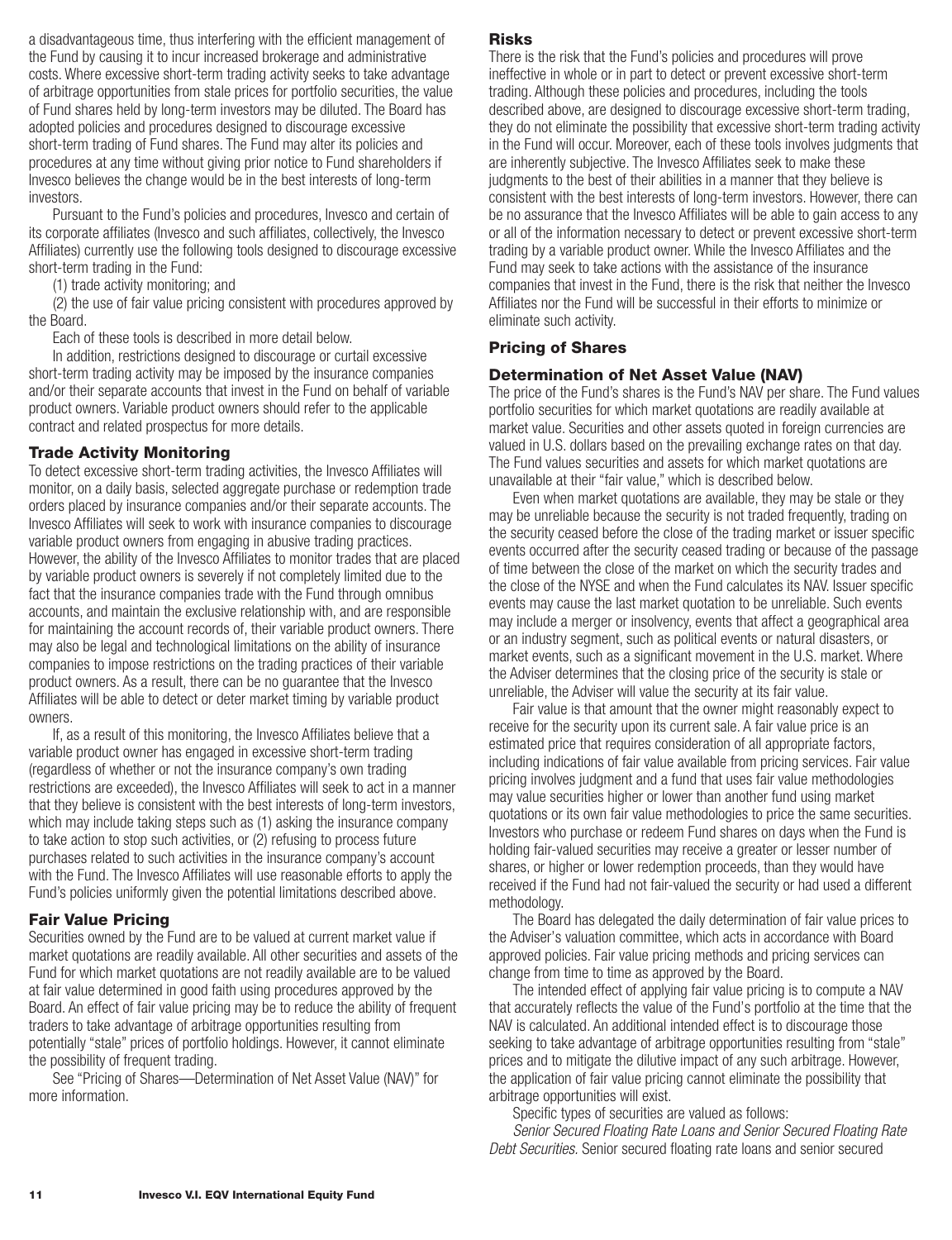<span id="page-13-0"></span>floating rate debt securities are fair valued using evaluated quotes provided by an independent pricing service. Evaluated quotes provided by the pricing service may reflect appropriate factors such as market quotes, ratings, tranche type, industry, company performance, spread, individual trading characteristics, institution-size trading in similar groups of securities and other market data.

*Domestic Exchange Traded Equity Securities.* Market quotations are generally available and reliable for domestic exchange traded equity securities. If market quotations are not available or are unreliable, the Adviser will value the security at fair value in good faith using procedures approved by the Board.

*Foreign Securities.* If market quotations are available and reliable for foreign exchange traded equity securities, the securities will be valued at the market quotations. Because trading hours for certain foreign securities end before the close of the NYSE, closing market quotations may become unreliable. If between the time trading ends on a particular security and the close of the customary trading session on the NYSE events occur that are significant and may make the closing price unreliable, the Fund may fair value the security. If an issuer specific event has occurred that the Adviser determines, in its judgment, is likely to have affected the closing price of a foreign security, it will price the security at fair value. The Adviser also relies on a screening process from a pricing vendor to indicate the degree of certainty, based on historical data, that the closing price in the principal market where a foreign security trades is not the current market value as of the close of the NYSE. For foreign securities where the Adviser believes, at the approved degree of certainty, that the price is not reflective of current market value, the Adviser will use the indication of fair value from the pricing service to determine the fair value of the security. The pricing vendor, pricing methodology or degree of certainty may change from time to time. Fund securities primarily traded on foreign markets may trade on days that are not business days of the Fund. Because the NAV of Fund shares is determined only on business days of the Fund, the value of foreign securities included in the Fund's portfolio may change on days when the separate account to which you have allocated variable product values will not be able to purchase or redeem shares of the Fund.

*Fixed Income Securities.* Fixed income securities, such as government, corporate, asset-backed and municipal bonds and convertible securities, including high yield or junk bonds, and loans, normally are valued on the basis of prices provided by independent pricing services. Prices provided by the pricing services may be determined without exclusive reliance on quoted prices, and may reflect appropriate factors such as institution-size trading in similar groups of securities, developments related to special securities, dividend rate, maturity and other market data. Pricing services generally value fixed income securities assuming orderly transactions of institutional round lot size, but a Fund may hold or transact in the same securities in smaller, odd lot sizes. Odd lots often trade at lower prices than institutional round lots. Prices received from pricing services are fair value prices. In addition, if the price provided by the pricing service and independent quoted prices are unreliable, the Adviser's valuation committee will fair value the security using procedures approved by the Board.

*Short-term Securities.* The Fund's short-term investments are valued at amortized cost when the security has 60 days or less to maturity.

*Futures and Options.* Futures contracts are valued at the final settlement price set by the exchange on which they are principally traded. Options are valued on the basis of market quotations, if available.

*Swap Agreements.* Swap agreements are fair valued using an evaluated quote provided by an independent pricing service. Evaluated quotes provided by the pricing service are based on a model that may include end of day net present values, spreads, ratings, industry and company performance.

*Open-end Funds.* If the Fund invests in other open-end funds, other than open-end funds that are exchange traded, the investing Fund will calculate its NAV using the NAV of the underlying fund in which it invests. The Fund discloses portfolio holdings at different times to insurance

companies issuing variable products that invest in the Fund, and in annual and semi-annual shareholder reports. Refer to such reports to determine the types of securities in which the Fund has invested. You may also refer to the SAI to determine what types of securities in which the Fund may invest. You may obtain copies of these reports or of the SAI from the insurance company that issued your variable product, or from the Adviser as described on the back cover of this prospectus.

The Fund generally determines the net asset value of its shares on each day the NYSE is open for trading (a business day) as of approximately 4:00 p.m. Eastern Time (the customary close of regular trading) or earlier in the case of a scheduled early close. In the event of an unscheduled early close of the NYSE, the Fund generally still will determine the net asset value of its shares as of 4:00 p.m. Eastern Time on that business day. Portfolio securities traded on the NYSE would be valued at their closing prices unless the investment adviser determines that a "fair value" adjustment is appropriate due to subsequent events occurring after an early close consistent with procedures approved by the Board.

### **Taxes**

The Fund intends to qualify each year as a regulated investment company and, as such, is not subject to entity-level tax on the income and gain it distributes to shareholders. Insurance company separate accounts may invest in the Fund and, in turn, may offer variable products to investors through insurance contracts. Because the insurance company separate accounts generally are the shareholders in the Fund, all of the tax characteristics of the Fund's investments flow into the separate accounts and not to each variable product owner. The tax consequences from each variable product owner's investment in a variable product contract will depend upon the provisions of these contracts, and variable product owners should consult their contract prospectus for more information on these tax consequences.

### **Dividends and Distributions**

The Fund expects, based on its investment objective and strategies, that its distributions, if any, will consist of ordinary income, capital gains, or some combination of both.

### **Dividends**

The Fund generally declares and pays dividends from net investment income, if any, annually.

### **Capital Gains Distributions**

The Fund generally distributes long-term and short-term capital gains (net of any available capital loss carryovers), if any, at least annually. Capital gains distributions may vary considerably from year to year as a result of the Fund's normal investment activities and cash flows.

### **Share Classes**

The Fund has two classes of shares, Series I shares and Series II shares. Each class is identical except that Series II shares have a distribution or "Rule 12b-1 Plan" that is described below.

### **Distribution Plan**

The Fund has adopted a distribution or "Rule 12b-1 Plan" for its Series II shares. The plan allows the Fund to pay distribution fees to life insurance companies and others to promote the sale and distribution of Series II shares. The plan provides for a maximum fee equal to an annual rate of 0.25% (expressed as a percentage of average daily net assets of the Fund). Because the Fund pays these fees out of its assets on an ongoing basis, over time these fees will increase the cost of your investment and may cost you more than paying other types of charges.

### **Payments to Insurance Companies**

The insurance company that issued your variable product, or one of its affiliates, may receive all the Rule 12b-1 distribution fees discussed above. In addition to those payments, Invesco Distributors, Inc., the distributor of the Fund and an Invesco Affiliate, and other Invesco Affiliates may make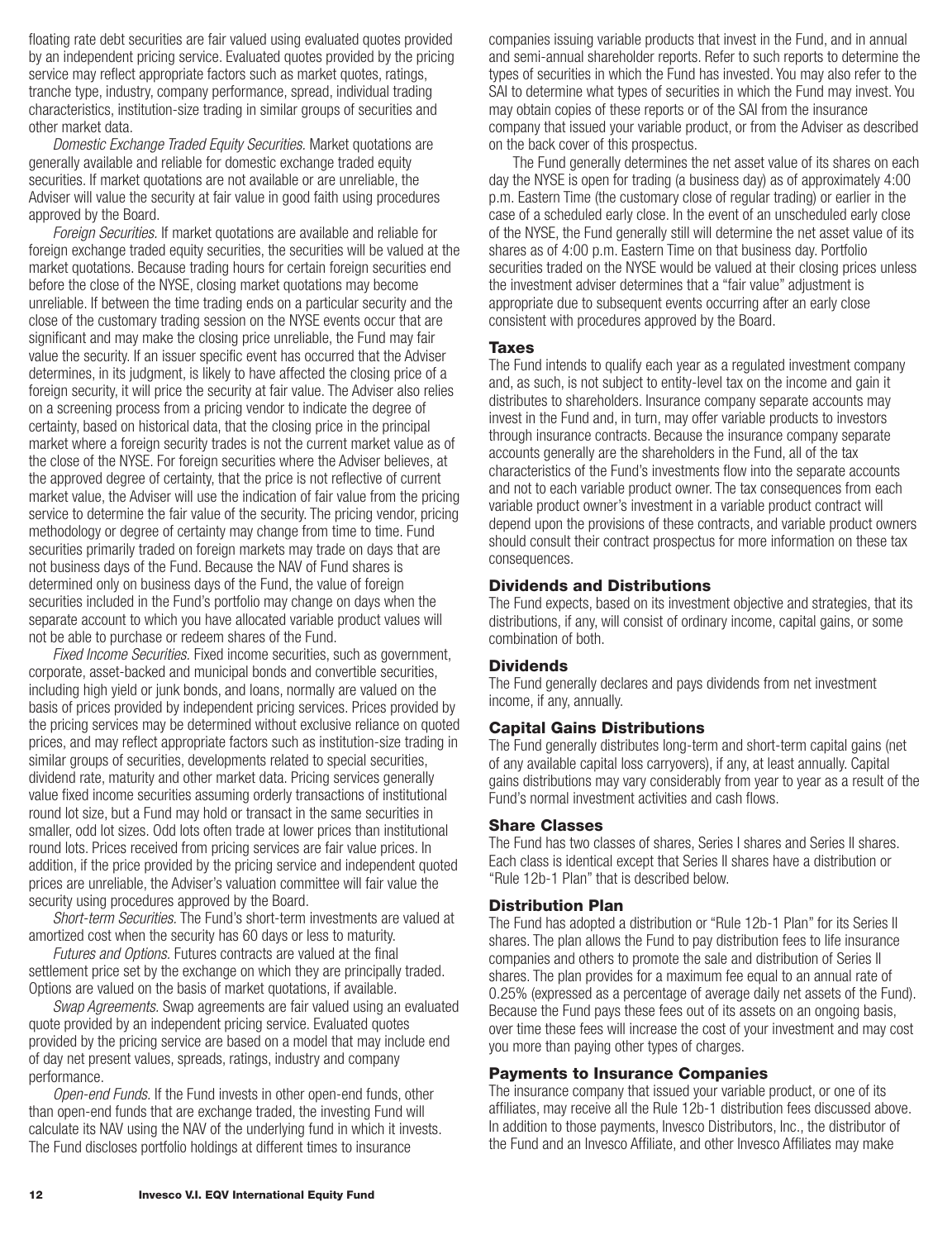cash payments to the insurance company that issued your variable product or the insurance company's affiliates in connection with promotion of the Fund and certain other marketing support services. Invesco Affiliates make these payments from their own resources. Invesco Affiliates make these payments as incentives to certain insurance companies or their affiliates to promote the sale and retention of shares of the Fund. The benefits Invesco Affiliates receive when they make these payments may include, among other things, adding the Fund to the list of underlying investment options in the insurance company's variable products, and access (in some cases on a preferential basis over other competitors) to individual members of an insurance company's sales force or to an insurance company's management. These payments are sometimes referred to as "shelf space" payments because the payments compensate the insurance company for including the Fund in its variable products (on its "sales shelf"). Invesco Affiliates may also make payments to insurance company affiliates for support, training and ongoing education for sales personnel about the Fund, financial planning needs of Fund shareholders or contract owners that allocate contract value directly or indirectly to the Fund, marketing and advertising of the Fund, and access to periodic conferences held by insurance company affiliates relating directly or indirectly to the Fund. Invesco Affiliates compensate insurance companies or their affiliates differently depending typically on the level and/or type of services provided by the insurance companies or their affiliates. The payments Invesco Affiliates make may be calculated on sales of shares of the Fund (Sales-Based Payments), in which case the total amount of such payments shall not exceed 0.25% of the offering price of all shares sold through variable products during the particular period. Such payments also may be calculated on the average daily net assets of the Fund attributable to that particular insurance company or its affiliates (Asset-Based Payments), in which case the total amount of such cash payments shall not exceed 0.25% per annum of those assets during a defined period. Sales-Based Payments primarily create incentives to make sales of shares of the Fund and Asset-Based Payments primarily create incentives to retain assets of the Fund in insurance company separate accounts or funds of funds.

Invesco Affiliates are motivated to make the payments described above in order to promote the sale of Fund shares and the retention of those investments by clients of insurance companies. To the extent insurance companies sell more shares of the Fund or retain shares of the Fund in their variable product owners' accounts, Invesco Affiliates may directly or indirectly benefit from the incremental management and other fees paid to Invesco Affiliates by the Fund with respect to those assets.

In addition to the payments listed above, Invesco may also make payments to insurance companies for certain administrative services provided to the Fund. These services may include, but are not limited to, maintenance of master accounts with the Fund; tracking, recording and transmitting net purchase and redemption orders for Fund shares; distributing redemption proceeds and transmitting net purchase payments; reconciling purchase and redemption activity and dividend and distribution payments between a master account and the Fund; maintaining and preserving records related to the purchase, redemption and other account activity of variable product owners; distributing copies of Fund documents, such as prospectuses, proxy materials and periodic reports, to variable product owners; assisting with proxy solicitations on behalf of the Fund, including soliciting and compiling voting instructions from variable contract owners; and responding to inquiries from variable contract owners about the Fund. The Fund has agreed to reimburse Invesco for its payments made to Insurance Companies to provide these services, up to an annual limit of 0.15% of the average daily net assets invested in the Fund by each insurance company. Any amounts paid by Invesco to an insurance company in excess of 0.15% of the average daily net assets invested in the Fund are paid by Invesco out of its own financial resources, and not out of the Fund's assets. Insurance companies may earn profits on these payments for these services, since the amount of the payments may exceed the cost of providing the service.

You can find further details in the SAI about these payments and the services provided by insurance companies or their affiliates. In certain cases these payments could be significant to the insurance company or its affiliates. Your insurance company may charge you additional fees or commissions on your variable product other than those disclosed in this prospectus. You can ask your insurance company about any payments it or its affiliates receive from Invesco Affiliates, or the Fund, as well as about fees and/or commissions it charges. The prospectus for your variable product may also contain additional information about these payments.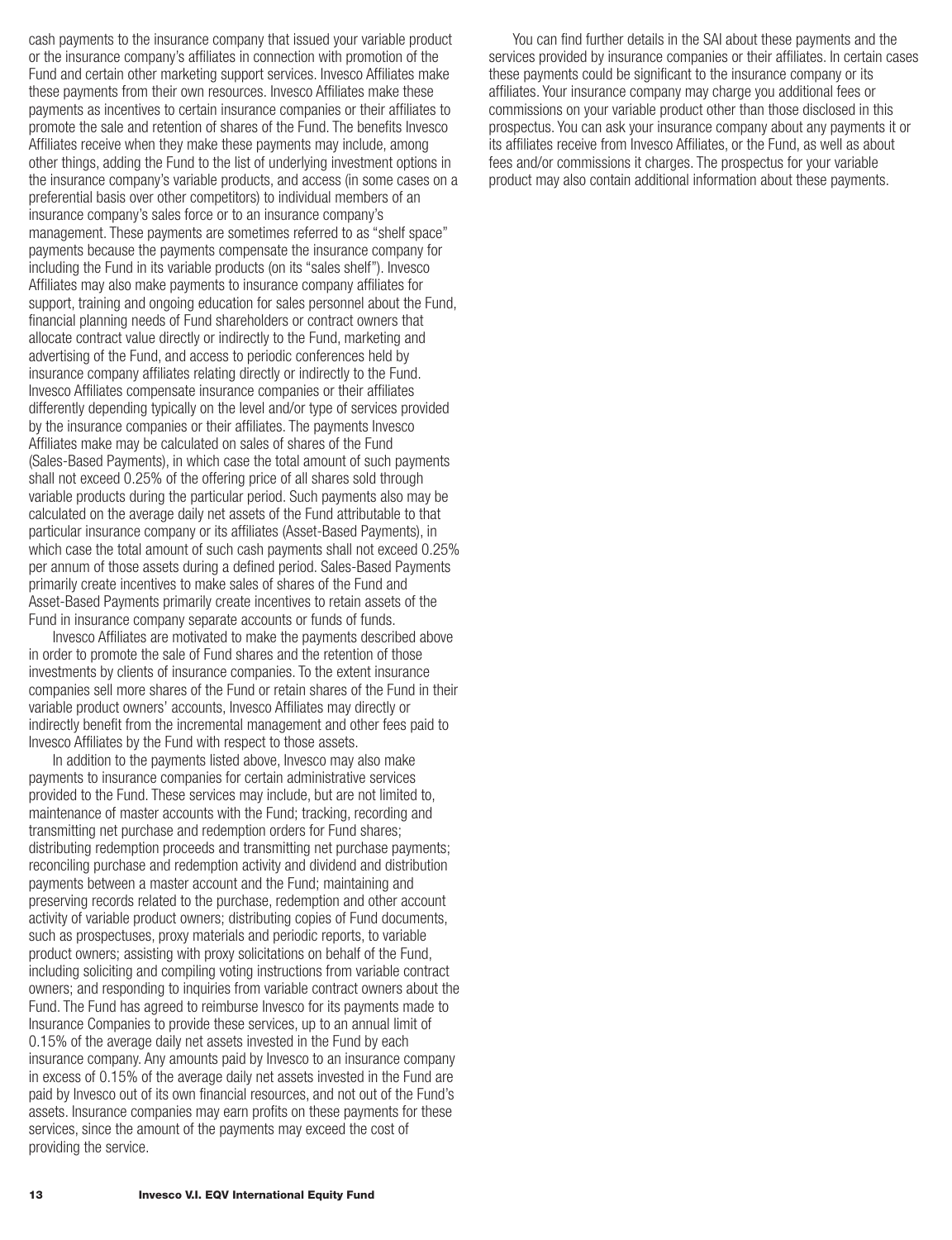# <span id="page-15-0"></span>**Financial Highlights**

The financial highlights show the Fund's financial history for the past five fiscal years or, if shorter, the period of operations of the Fund or any of its share classes. The financial highlights table is intended to help you understand the Fund's financial performance. Certain information reflects financial results for a single Fund share.

The total returns in the table represent the rate that an investor would have earned (or lost) on an investment in the Fund (assuming reinvestment of all dividends and distributions).

This information has been audited by PricewaterhouseCoopers LLP, an independent registered public accounting firm, whose report, along with the Fund's financial statements, is included in the Fund's annual report, which is available upon request.

|                     | <b>Net asset</b><br>value,<br>of period | Net<br>beginning investment<br>income <sup>(a)</sup> | Net gains<br>(losses)<br>on securities<br>(both<br>realized and<br>unrealized) operations | <b>Total from</b><br>investment investment | from net<br>income | <b>Dividends Distributions</b><br>from net<br>realized<br>gains | <b>Total</b><br>distributions of period return (b) | Net asset<br>value, end | <b>Total</b> | Net assets,<br>end of period<br>(000's omitted) | <b>Ratio of</b><br>expenses<br>to average<br>net assets<br>with fee waivers<br>and/or<br>expenses<br>absorbed | Ratio of<br>expenses<br>to average net<br>assets without Ratio of net<br>fee waivers<br>and/or<br>expenses<br>absorbed | <b>investment</b><br>income<br>to average<br>net assets | Portfolio<br>turnover <sup>(c)</sup> |
|---------------------|-----------------------------------------|------------------------------------------------------|-------------------------------------------------------------------------------------------|--------------------------------------------|--------------------|-----------------------------------------------------------------|----------------------------------------------------|-------------------------|--------------|-------------------------------------------------|---------------------------------------------------------------------------------------------------------------|------------------------------------------------------------------------------------------------------------------------|---------------------------------------------------------|--------------------------------------|
| Series I            |                                         |                                                      |                                                                                           |                                            |                    |                                                                 |                                                    |                         |              |                                                 |                                                                                                               |                                                                                                                        |                                                         |                                      |
| Year ended 12/31/21 | \$42.52                                 | \$0.27                                               | \$2.22                                                                                    | \$2.49                                     | \$(0.57)           | \$(3.03)                                                        | \$(3.60)                                           | \$41.41                 | 5.89%        | 475,732<br>S                                    | 0.89%                                                                                                         | 0.89%                                                                                                                  | 0.60%                                                   | 34%                                  |
| Year ended 12/31/20 | 39.05                                   | 0.24                                                 | 5.04                                                                                      | 5.28                                       | (0.92)             | (0.89)                                                          | (1.81)                                             | 42.52                   | 14.02        | 468,726                                         | 0.91                                                                                                          | 0.91                                                                                                                   | 0.65                                                    | 52                                   |
| Year ended 12/31/19 | 32.98                                   | 0.58                                                 | 8.60                                                                                      | 9.18                                       | (0.62)             | (2.49)                                                          | (3.11)                                             | 39.05                   | 28.54        | 466.401                                         | 0.89                                                                                                          | 0.89                                                                                                                   | 1.54                                                    | 31                                   |
| Year ended 12/31/18 | 39.89                                   | 0.66                                                 | (6.51)                                                                                    | (5.85)                                     | (0.79)             | (0.27)                                                          | (1.06)                                             | 32.98                   | (14.97)      | 414,774                                         | 0.92                                                                                                          | 0.93                                                                                                                   | 1.74                                                    | 35                                   |
| Year ended 12/31/17 | 32.89                                   | 0.49                                                 | 7.06                                                                                      | 7.55                                       | (0.55)             |                                                                 | (0.55)                                             | 39.89                   | 23.00        | 627.894                                         | 0.92                                                                                                          | 0.93                                                                                                                   | 1.34                                                    | 34                                   |
| Series II           |                                         |                                                      |                                                                                           |                                            |                    |                                                                 |                                                    |                         |              |                                                 |                                                                                                               |                                                                                                                        |                                                         |                                      |
| Year ended 12/31/21 | 41.88                                   | 0.15                                                 | 2.19                                                                                      | 2.34                                       | (0.47)             | (3.03)                                                          | (3.50)                                             | 40.72                   | 5.61         | 929,768                                         | 1.14                                                                                                          | 1.14                                                                                                                   | 0.35                                                    | 34                                   |
| Year ended 12/31/20 | 38.48                                   | 0.15                                                 | 4.95                                                                                      | 5.10                                       | (0.81)             | (0.89)                                                          | (1.70)                                             | 41.88                   | 13.74        | 973.322                                         | 1.16                                                                                                          | 1.16                                                                                                                   | 0.40                                                    | 52                                   |
| Year ended 12/31/19 | 32.52                                   | 0.48                                                 | 8.47                                                                                      | 8.95                                       | (0.50)             | (2.49)                                                          | (2.99)                                             | 38.48                   | 28.20        | 1,005,632                                       | 1.14                                                                                                          | 1.14                                                                                                                   | 1.29                                                    | 31                                   |
| Year ended 12/31/18 | 39.33                                   | 0.56                                                 | (6.42)                                                                                    | (5.86)                                     | (0.68)             | (0.27)                                                          | (0.95)                                             | 32.52                   | (15.18)      | 862.729                                         | 1.17                                                                                                          | 1.18                                                                                                                   | 1.49                                                    | 35                                   |
| Year ended 12/31/17 | 32.44                                   | 0.40                                                 | 6.96                                                                                      | 7.36                                       | (0.47)             |                                                                 | (0.47                                              | 39.33                   | 22.73        | .448.723                                        |                                                                                                               | 1.18                                                                                                                   | 1.09                                                    | 34                                   |

(a) Calculated using average shares outstanding.

(b) Includes adjustments in accordance with accounting principles generally accepted in the United States of America and as such, the net asset value for financial reporting purposes and the returns based upon those net asset values may differ from the net asset value and returns for shareholder transactions. Total returns are not annualized for periods less than one year, if applicable, and do not reflect charges assessed in connection with a variable product, which if included would reduce total returns.

(c) Portfolio turnover is calculated at the fund level and is not annualized for periods less than one year, if applicable.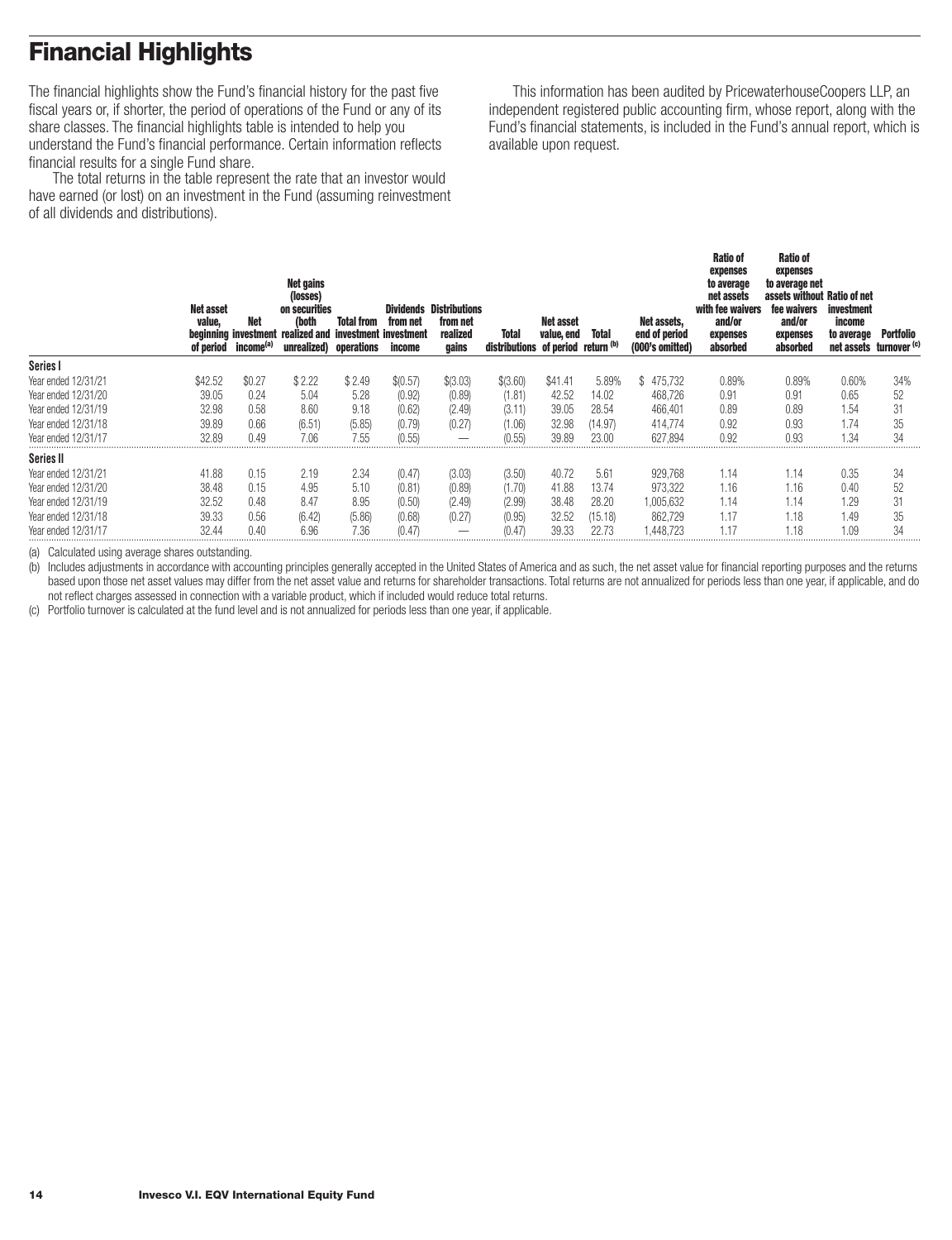# <span id="page-16-0"></span>**Hypothetical Investment and Expense Information**

In connection with the final settlement reached between Invesco and certain of its affiliates with certain regulators, including the New York Attorney General's Office, the SEC and the Colorado Attorney General's Office (the settlement) arising out of certain market timing and unfair pricing allegations made against Invesco and certain of its affiliates, Invesco and certain of its affiliates agreed, among other things, to disclose certain hypothetical information regarding investment and expense information to Fund shareholders. The chart below is intended to reflect the annual and cumulative impact of the Fund's expenses, including investment advisory fees and other Fund costs, on the Fund's returns over a 10-year period. The example reflects the following:

- You invest \$10,000 in the Fund and hold it for the entire 10-year period;
- Your investment has a 5% return before expenses each year; and
- The Fund's current annual expense ratio includes any applicable contractual fee waiver or expense reimbursement for the period committed.

There is no assurance that the annual expense ratio will be the expense ratio for the Fund's classes for any of the years shown. The chart does not take into account any fees or other expenses assessed in connection with your variable product; if it did, the expenses shown would be higher, while the ending balance shown would be lower. This is only a hypothetical presentation made to illustrate what expenses and returns would be under the above scenarios; your actual returns and expenses are likely to differ (higher or lower) from those shown below.

| <b>Series I</b>                          | Year 1      | Year 2      | Year 3      | Year 4          | Year 5      | Year 6      | Year 7            | Year 8      | Year 9      | Year 10     |
|------------------------------------------|-------------|-------------|-------------|-----------------|-------------|-------------|-------------------|-------------|-------------|-------------|
| Annual Expense Ratio <sup>1</sup>        | 0.89%       | 0.89%       | 0.89%       | 0.89%           | 0.89%       | 0.89%       | 0.89%             | 0.89%       | 0.89%       | 0.89%       |
| <b>Cumulative Return Before Expenses</b> | 5.00%       | 10.25%      | 15.76%      | 21.55%          | 27.63%      | 34.01%      | 40.71%            | 47.75%      | 55.13%      | 62.89%      |
| <b>Cumulative Return After Expenses</b>  | 4.11%       | 8.39%       | 12.84%      | 17.48%          | 22.31%      | 27.34%      | 32.57%            | 38.02%      | 43.69%      | 49.60%      |
| End of Year Balance                      | \$10,411.00 | \$10,838.89 | \$11.284.37 | .748.16<br>\$11 | \$12,231.01 | \$12,733,70 | \$13,257.06       | \$13,801.92 | \$14,369.18 | \$14,959.75 |
| <b>Estimated Annual Expenses</b>         | 90.83       | 94.56       | 98.45       | 102.49          | 106.7       | .09         | 115.66            | 20.41       | 25.36       | 130.51      |
| <b>Series II</b>                         | Year 1      | Year 2      | Year 3      | Year 4          | Year 5      | Year 6      | Year <sub>7</sub> | Year 8      | Year 9      | Year 10     |
| Annual Expense Ratio <sup>1</sup>        | $1.14\%$    | 1.14%       | 1.14%       | 1.14%           | 1.14%       | 1.14%       | .14%              | .14%        | 1.14%       | 1.14%       |
| <b>Cumulative Return Before Expenses</b> | 5.00%       | 10.25%      | 15.76%      | 21.55%          | 27.63%      | 34.01%      | 40.71%            | 47.75%      | 55.13%      | 62.89%      |
| <b>Cumulative Return After Expenses</b>  | 3.86%       | 7.87%       | 12.03%      | 16.36%          | 20.85%      | 25.51%      | 30.36%            | 35.39%      | 40.62%      | 46.04%      |
| End of Year Balance                      | \$10.386.00 | \$10.786.90 | \$11.203.27 | .635.72<br>\$11 | \$12,084.86 | \$12,551,33 | \$13,035.82       | \$13,539.00 | \$14,061.60 | \$14,604.38 |
| <b>Estimated Annual Expenses</b>         | 16.20       | 20.69       | 125.34      | 130.18          | 35.21       | 140.43      | 145.85            | -48<br>151  | 157.32      | 163.40      |

1 Your actual expenses may be higher or lower than those shown.